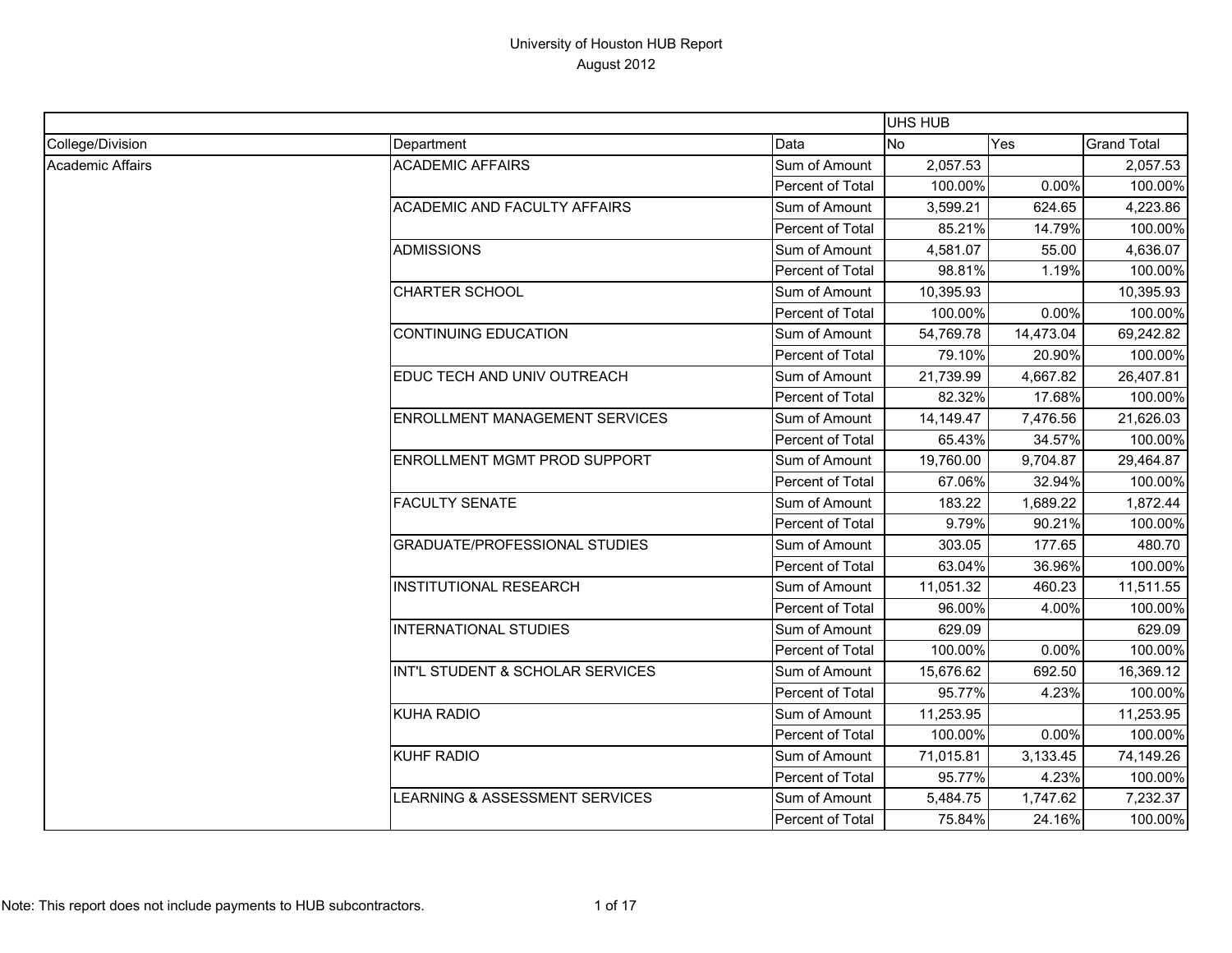|                                   |                                       |                         | <b>UHS HUB</b> |           |                    |
|-----------------------------------|---------------------------------------|-------------------------|----------------|-----------|--------------------|
| College/Division                  | Department                            | Data                    | <b>No</b>      | Yes       | <b>Grand Total</b> |
| <b>Academic Affairs</b>           | LEARNING AND ASSESSMENT SVCS          | Sum of Amount           | 1,744.08       | 1,588.89  | 3,332.97           |
|                                   |                                       | Percent of Total        | 52.33%         | 47.67%    | 100.00%            |
|                                   | LEARNING SUPPORT SERVICES             | Sum of Amount           | 456.02         | 98.34     | 554.36             |
|                                   |                                       | Percent of Total        | 82.26%         | 17.74%    | 100.00%            |
|                                   | REGISTRATION AND ACADEMIC RECO        | Sum of Amount           | 16,541.22      | 11,054.26 | 27,595.48          |
|                                   |                                       | Percent of Total        | 59.94%         | 40.06%    | 100.00%            |
|                                   | <b>SCHOLARSHIPS AND FINANCIAL AID</b> | Sum of Amount           | 1,474.92       | 15,209.28 | 16,684.20          |
|                                   |                                       | Percent of Total        | 8.84%          | 91.16%    | 100.00%            |
|                                   | TV PUBLIC BROADCASTING                | Sum of Amount           | 69,267.94      | 1,211.91  | 70,479.85          |
|                                   |                                       | Percent of Total        | 98.28%         | 1.72%     | 100.00%            |
|                                   | UH OFF-CAMPUS SUPPORT                 | Sum of Amount           | 65,036.50      | 298.29    | 65,334.79          |
|                                   |                                       | Percent of Total        | 99.54%         | 0.46%     | 100.00%            |
|                                   | UH WELCOME CENTER                     | Sum of Amount           | 259.60         | 595.06    | 854.66             |
|                                   |                                       | Percent of Total        | 30.37%         | 69.63%    | 100.00%            |
|                                   | UNDERGRADUATE SCHOLARS                | Sum of Amount           | 599.13         | 1,351.93  | 1,951.06           |
|                                   |                                       | Percent of Total        | 30.71%         | 69.29%    | 100.00%            |
|                                   | UNDERGRADUATE STUDIES                 | Sum of Amount           | 63.45          | 95.04     | 158.49             |
|                                   |                                       | Percent of Total        | 40.03%         | 59.97%    | 100.00%            |
|                                   | <b>VETERAN SERVICES</b>               | Sum of Amount           | 793.87         | 1,201.25  | 1,995.12           |
|                                   |                                       | Percent of Total        | 39.79%         | 60.21%    | 100.00%            |
| Academic Affairs Sum of Amount    |                                       |                         | 402,887.52     | 77,606.86 | 480,494.38         |
| Academic Affairs Percent of Total |                                       |                         | 83.85%         | 16.15%    | 100.00%            |
| Administration and Finance        | <b>ADMINISTRATION &amp; FINANCE</b>   | Sum of Amount           | 1,210.11       | 546.59    | 1,756.70           |
|                                   |                                       | Percent of Total        | 68.89%         | 31.11%    | 100.00%            |
|                                   | <b>AUXILIARY SERVICES OPERATIONS</b>  | Sum of Amount           | 889.86         |           | 889.86             |
|                                   |                                       | <b>Percent of Total</b> | 100.00%        | 0.00%     | 100.00%            |
|                                   | <b>BUDGET</b>                         | Sum of Amount           | 991.60         |           | 991.60             |
|                                   |                                       | Percent of Total        | 100.00%        | 0.00%     | 100.00%            |
|                                   | <b>BUSINESS SERVICES</b>              | Sum of Amount           | 2.45           | 149.09    | 151.54             |
|                                   |                                       | Percent of Total        | 1.62%          | 98.38%    | 100.00%            |
|                                   | <b>BUSINESS SERVICES OPERATIONS</b>   | Sum of Amount           | 407.43         | 1,545.50  | 1,952.93           |
|                                   |                                       | Percent of Total        | 20.86%         | 79.14%    | 100.00%            |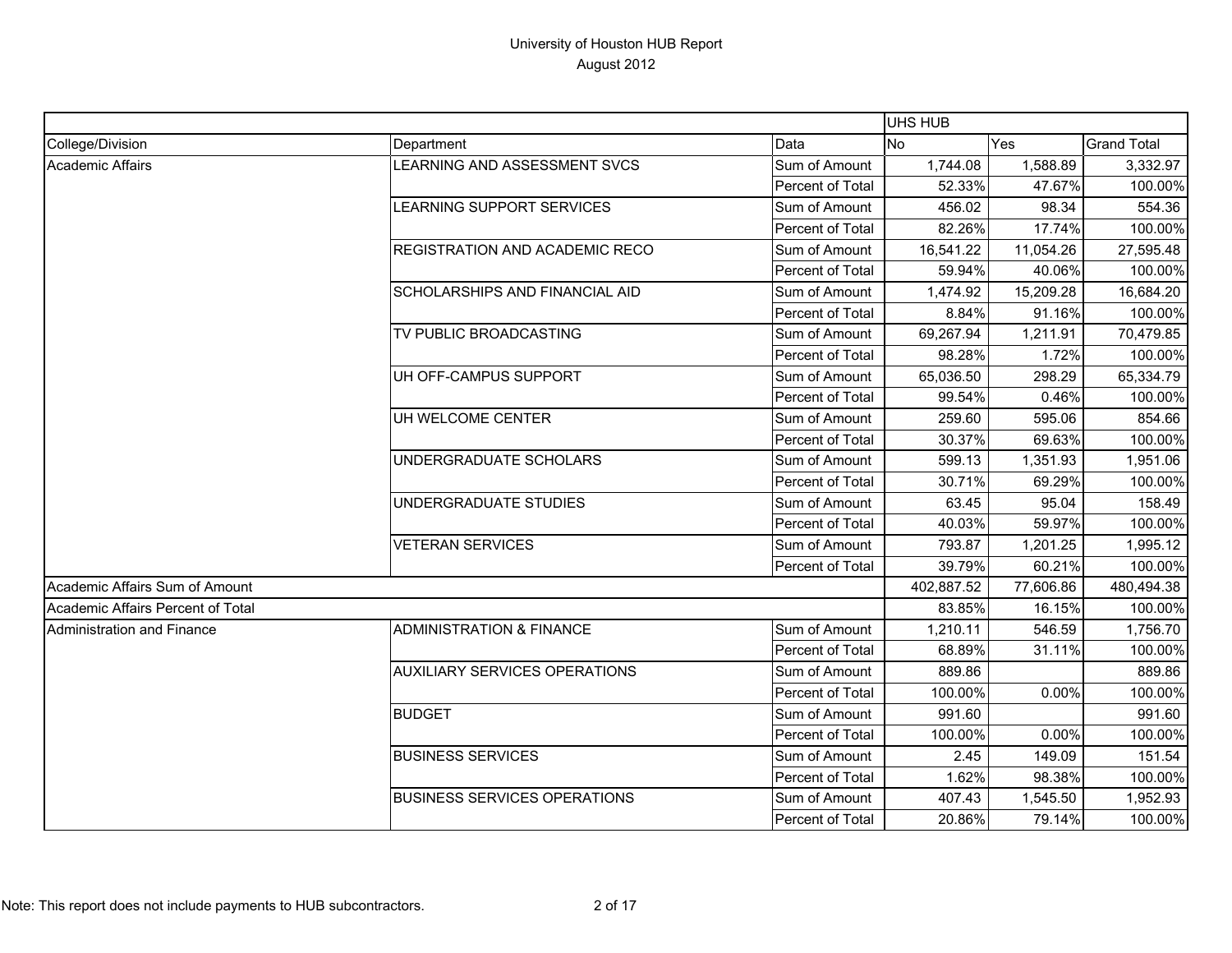|                            |                                               |                  | UHS HUB       |            |                    |
|----------------------------|-----------------------------------------------|------------------|---------------|------------|--------------------|
| College/Division           | Department                                    | Data             | <b>INo</b>    | Yes        | <b>Grand Total</b> |
| Administration and Finance | CENTRAL FACILITY SERVICES                     | Sum of Amount    | 11,718.94     | 4,367.19   | 16,086.13          |
|                            |                                               | Percent of Total | 72.85%        | 27.15%     | 100.00%            |
|                            | <b>CULLEN PERFORMANCE HALL</b>                | Sum of Amount    | 28,105.64     | 1,422.34   | 29,527.98          |
|                            |                                               | Percent of Total | 95.18%        | 4.82%      | 100.00%            |
|                            | <b>ENTERPRISE SYSTEMS</b>                     | Sum of Amount    | 615,145.17    | 319,821.13 | 934,966.30         |
|                            |                                               | Percent of Total | 65.79%        | 34.21%     | 100.00%            |
|                            | <b>ENVIRONMENTAL HEALTH RISK MGMT</b>         | Sum of Amount    | 15,763.62     | 1,280.34   | 17,043.96          |
|                            |                                               | Percent of Total | 92.49%        | 7.51%      | 100.00%            |
|                            | <b>FACILITIES MANAGEMENT</b>                  | Sum of Amount    | 166,257.31    | 16,105.10  | 182,362.41         |
|                            |                                               | Percent of Total | 91.17%        | 8.83%      | 100.00%            |
|                            | <b>FACILITIES OPERATION &amp; MAINT</b>       | Sum of Amount    | 236,656.35    | 38,738.93  | 275,395.28         |
|                            |                                               | Percent of Total | 85.93%        | 14.07%     | 100.00%            |
|                            | <b>FACILITIES PLANNING &amp; CONSTRUCTION</b> | Sum of Amount    | 13,854,740.49 | 641,086.92 | 14,495,827.41      |
|                            |                                               | Percent of Total | 95.58%        | 4.42%      | 100.00%            |
|                            | FINANCE-A&F                                   | Sum of Amount    | 4,404.79      | 376.91     | 4,781.70           |
|                            |                                               | Percent of Total | 92.12%        | 7.88%      | 100.00%            |
|                            | HIGH PERFORMANCE COMPUTING & NETWORKS         | Sum of Amount    | 8,696.45      |            | 8,696.45           |
|                            |                                               | Percent of Total | 100.00%       | 0.00%      | 100.00%            |
|                            | <b>HUMAN RESOURCES</b>                        | Sum of Amount    | 9,400.62      | 112,344.12 | 121,744.74         |
|                            |                                               | Percent of Total | 7.72%         | 92.28%     | 100.00%            |
|                            | <b>INST - BUSINESS SERVICES</b>               | Sum of Amount    | 30,875.00     |            | 30,875.00          |
|                            |                                               | Percent of Total | 100.00%       | 0.00%      | 100.00%            |
|                            | MINOR AND PLANNED PROJECTS                    | Sum of Amount    | 1,461,508.78  | 782,879.70 | 2,244,388.48       |
|                            |                                               | Percent of Total | 65.12%        | 34.88%     | 100.00%            |
|                            | NORTH ZONE CUSTODIAL                          | Sum of Amount    | 1,040.11      | 11,190.35  | 12,230.46          |
|                            |                                               | Percent of Total | 8.50%         | 91.50%     | 100.00%            |
|                            | ONE CARD PROGRAM                              | Sum of Amount    | 5,404.58      | 593.65     | 5,998.23           |
|                            |                                               | Percent of Total | 90.10%        | 9.90%      | 100.00%            |
|                            | PARKING & TRANSPORTATION OPERATIONS           | Sum of Amount    | 78,849.28     | 331.41     | 79,180.69          |
|                            |                                               | Percent of Total | 99.58%        | 0.42%      | 100.00%            |
|                            | PHY PLANT-AUTOMOTIVE                          | Sum of Amount    | 30,503.03     | 7,404.13   | 37,907.16          |
|                            |                                               | Percent of Total | 80.47%        | 19.53%     | 100.00%            |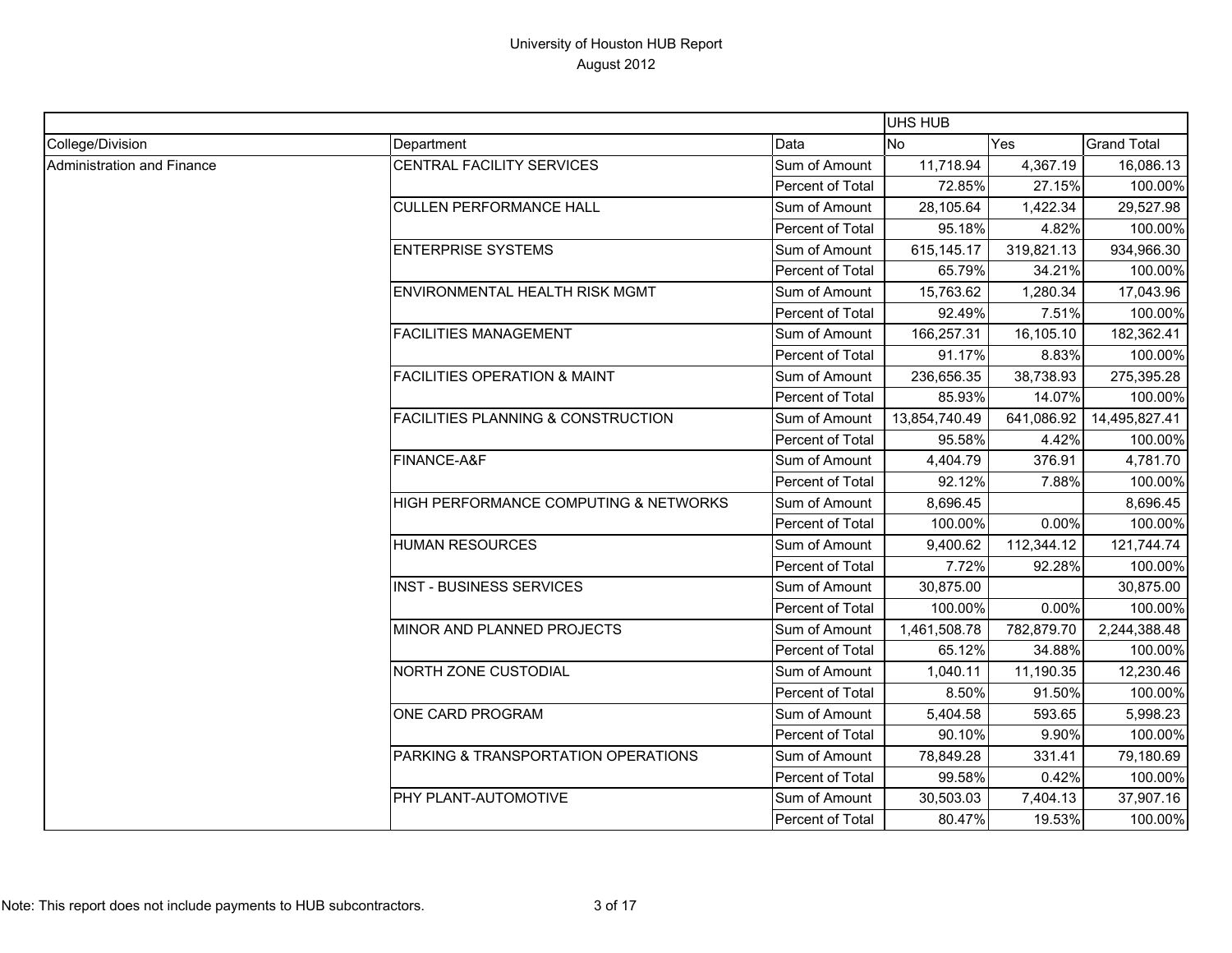|                            |                                          |                  | UHS HUB    |            |                    |
|----------------------------|------------------------------------------|------------------|------------|------------|--------------------|
| College/Division           | Department                               | Data             | <b>INo</b> | Yes        | <b>Grand Total</b> |
| Administration and Finance | PHY PLANT-GROUNDS MAINT                  | Sum of Amount    | 16,208.69  |            | 16,208.69          |
|                            |                                          | Percent of Total | 100.00%    | 0.00%      | 100.00%            |
|                            | PHY PLANT-SOLID WASTE                    | Sum of Amount    | 2,990.14   |            | 2,990.14           |
|                            |                                          | Percent of Total | 100.00%    | 0.00%      | 100.00%            |
|                            | PHYSICAL PLANT                           | Sum of Amount    | 119,213.26 | 87,807.44  | 207,020.70         |
|                            |                                          | Percent of Total | 57.59%     | 42.41%     | 100.00%            |
|                            | <b>PLANNING</b>                          | Sum of Amount    | 10,424.58  |            | 10,424.58          |
|                            |                                          | Percent of Total | 100.00%    | 0.00%      | 100.00%            |
|                            | <b>POLICE</b>                            | Sum of Amount    | 67,297.91  | 9,100.21   | 76,398.12          |
|                            |                                          | Percent of Total | 88.09%     | 11.91%     | 100.00%            |
|                            | POSTAL SERVICES OPERATIONS               | Sum of Amount    | 5,180.77   | 100.00     | 5,280.77           |
|                            |                                          | Percent of Total | 98.11%     | 1.89%      | 100.00%            |
|                            | PRINTING OPERATIONS                      | Sum of Amount    | 12,094.20  | 389.08     | 12,483.28          |
|                            |                                          | Percent of Total | 96.88%     | 3.12%      | 100.00%            |
|                            | PURCHASED UTILITIES                      | Sum of Amount    | 2,847.44   |            | 2,847.44           |
|                            |                                          | Percent of Total | 100.00%    | 0.00%      | 100.00%            |
|                            | REAL ESTATE SERVICES                     | Sum of Amount    | 7,500.00   |            | 7,500.00           |
|                            |                                          | Percent of Total | 100.00%    | 0.00%      | 100.00%            |
|                            | <b>RISK MANAGEMENT</b>                   | Sum of Amount    | 19.72      |            | 19.72              |
|                            |                                          | Percent of Total | 100.00%    | 0.00%      | 100.00%            |
|                            | <b>SKILLED TRADES</b>                    | Sum of Amount    | 23,313.27  | 10,918.00  | 34,231.27          |
|                            |                                          | Percent of Total | 68.11%     | 31.89%     | 100.00%            |
|                            | STUDENT FINANCIAL SERVICES               | Sum of Amount    | 13,933.73  | (789.66)   | 13,144.07          |
|                            |                                          | Percent of Total | 106.01%    | $-6.01%$   | 100.00%            |
|                            | <b>TECHNOLOGY SERVICES &amp; SUPPORT</b> | Sum of Amount    | 231,957.15 | 187,612.92 | 419,570.07         |
|                            |                                          | Percent of Total | 55.28%     | 44.72%     | 100.00%            |
|                            | <b>UIT SECURITY</b>                      | Sum of Amount    | 69,701.92  | 3,820.70   | 73,522.62          |
|                            |                                          | Percent of Total | 94.80%     | 5.20%      | 100.00%            |
|                            | UNIV PROPERTY SERVICES OPERATIONS        | Sum of Amount    | 204,501.00 |            | 204,501.00         |
|                            |                                          | Percent of Total | 100.00%    | 0.00%      | 100.00%            |
|                            | UNIVERSITY INFORMATION TECHNOLOGY        | Sum of Amount    | 2,436.17   | 2,076.89   | 4,513.06           |
|                            |                                          | Percent of Total | 53.98%     | 46.02%     | 100.00%            |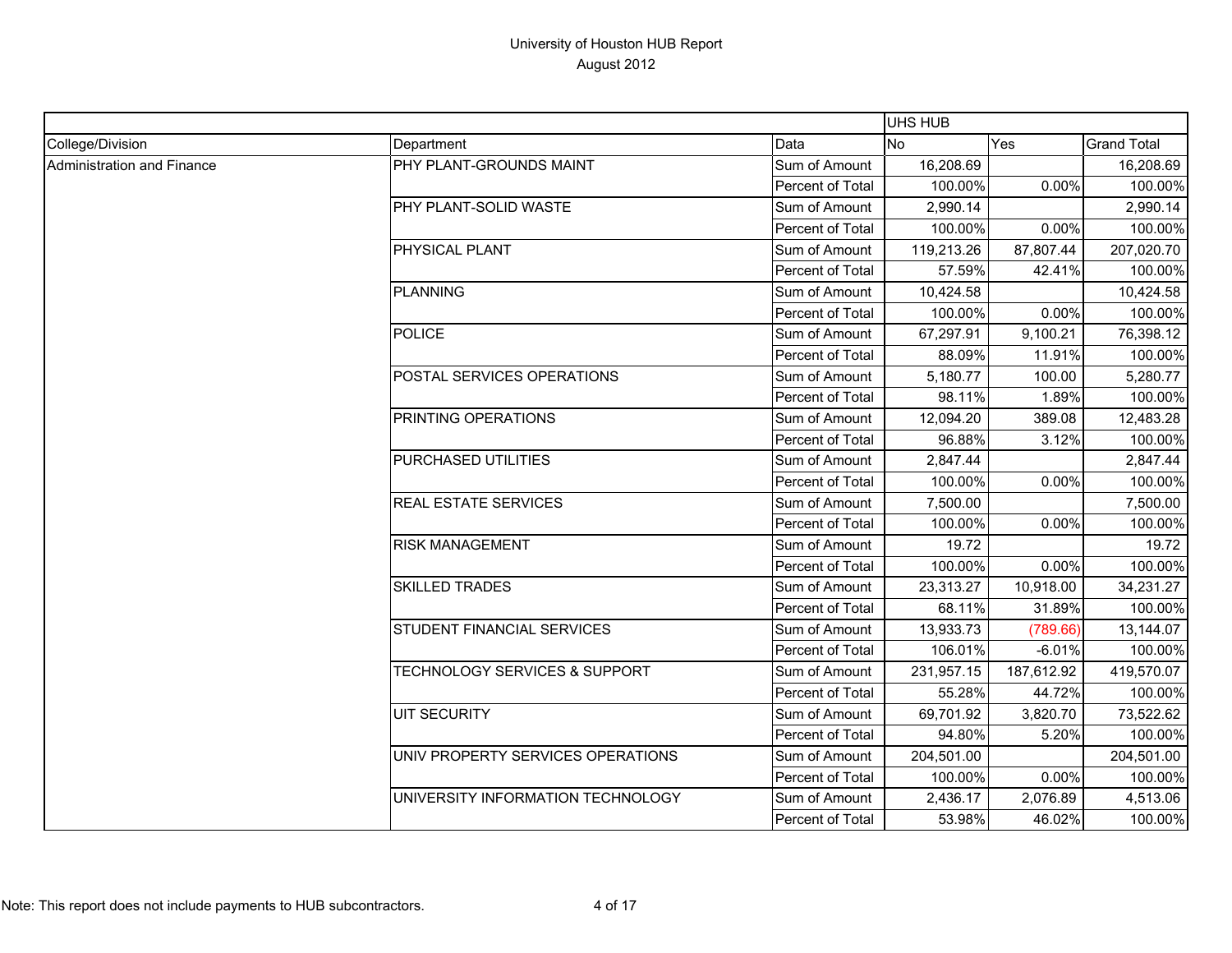|                                             |                                      |                  | UHS HUB       |              |                    |
|---------------------------------------------|--------------------------------------|------------------|---------------|--------------|--------------------|
| College/Division                            | Department                           | Data             | <b>No</b>     | Yes          | <b>Grand Total</b> |
| Administration and Finance Sum of Amount    |                                      |                  | 17,352,191.56 | 2,241,218.98 | 19,593,410.54      |
| Administration and Finance Percent of Total |                                      |                  | 88.56%        | 11.44%       | 100.00%            |
| Architecture                                | <b>DEAN, ARCHITECTURE</b>            | Sum of Amount    | 22,404.46     | 2,212.45     | 24,616.91          |
|                                             |                                      | Percent of Total | 91.01%        | 8.99%        | 100.00%            |
| Architecture Sum of Amount                  |                                      |                  |               | 2,212.45     | 24,616.91          |
| Architecture Percent of Total               |                                      |                  | 91.01%        | 8.99%        | 100.00%            |
| <b>Athletics</b>                            | <b>BASEBALL</b>                      | Sum of Amount    | 450.00        |              | 450.00             |
|                                             |                                      | Percent of Total | 100.00%       | 0.00%        | 100.00%            |
|                                             | <b>FOOTBALL</b>                      | Sum of Amount    | 19.70         | 358.62       | 378.32             |
|                                             |                                      | Percent of Total | 5.21%         | 94.79%       | 100.00%            |
|                                             | <b>INTERCOLLEGIATE ATHLETICS</b>     | Sum of Amount    | 62,400.60     | 3,239.11     | 65,639.71          |
|                                             |                                      | Percent of Total | 95.07%        | 4.93%        | 100.00%            |
|                                             | <b>MEN'S BASKETBALL</b>              | Sum of Amount    | 2,500.00      |              | 2,500.00           |
|                                             |                                      | Percent of Total | 100.00%       | 0.00%        | 100.00%            |
|                                             | <b>WOMEN'S SOFTBALL</b>              | Sum of Amount    | 225.00        |              | 225.00             |
|                                             |                                      | Percent of Total | 100.00%       | 0.00%        | 100.00%            |
|                                             | <b>WOMEN'S TENNIS</b>                | Sum of Amount    | 59.15         |              | 59.15              |
|                                             |                                      | Percent of Total | 100.00%       | 0.00%        | 100.00%            |
| Athletics Sum of Amount                     |                                      |                  | 65,654.45     | 3,597.73     | 69,252.18          |
| Athletics Percent of Total                  |                                      |                  | 94.80%        | 5.20%        | 100.00%            |
| <b>Business Administration</b>              | ACCOUNTANCY AND TAXATION             | Sum of Amount    | 1,460.36      | 3,564.52     | 5,024.88           |
|                                             |                                      | Percent of Total | 29.06%        | 70.94%       | 100.00%            |
|                                             | <b>BAUER CAREER SERVICES CTR</b>     | Sum of Amount    | 922.41        | 9,498.86     | 10,421.27          |
|                                             |                                      | Percent of Total | 8.85%         | 91.15%       | 100.00%            |
|                                             | <b>BAUER COMMUNICATIONS</b>          | Sum of Amount    | 8,112.50      | (216.43)     | 7,896.07           |
|                                             |                                      | Percent of Total | 102.74%       | $-2.74%$     | 100.00%            |
|                                             | <b>BAUER DIVISION OF TECHNOLOGY</b>  | Sum of Amount    | 14,468.12     | 5,712.80     | 20,180.92          |
|                                             |                                      | Percent of Total | 71.69%        | 28.31%       | 100.00%            |
|                                             | <b>BAUER EXTERNAL RELATIONS DEPT</b> | Sum of Amount    |               | 44.39        | 44.39              |
|                                             |                                      | Percent of Total | 0.00%         | 100.00%      | 100.00%            |
|                                             | CTR FOR EXECUTIVE DEVELOPMENT        | Sum of Amount    | 791.32        |              | 791.32             |
|                                             |                                      | Percent of Total | 100.00%       | 0.00%        | 100.00%            |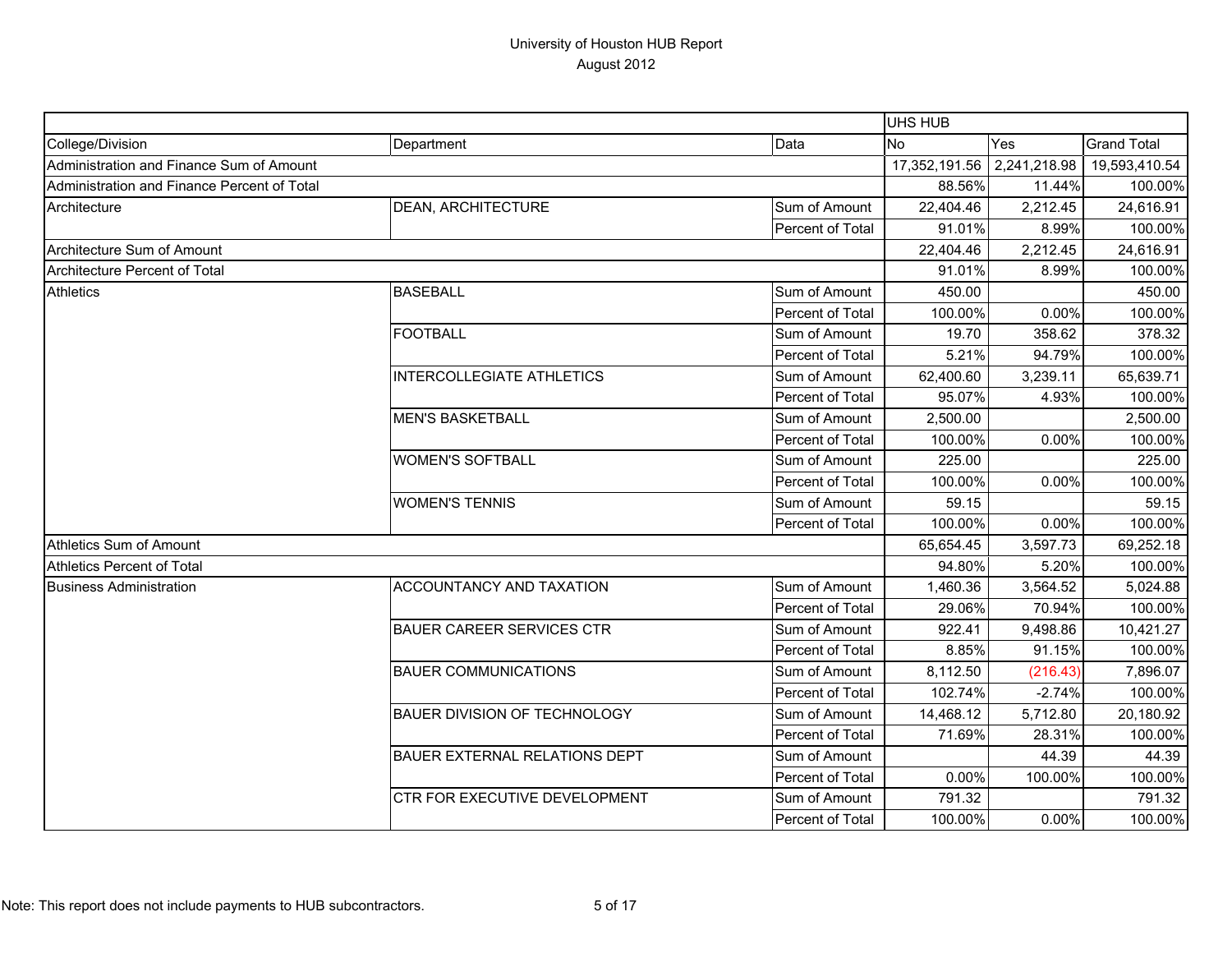|                                                 |                                              |                         | <b>UHS HUB</b> |            |                    |
|-------------------------------------------------|----------------------------------------------|-------------------------|----------------|------------|--------------------|
| College/Division                                | Department                                   | Data                    | <b>No</b>      | Yes        | <b>Grand Total</b> |
| <b>Business Administration</b>                  | DEAN'S OFFICE, BAUER COLLEGE                 | Sum of Amount           | 37,426.53      | 26,143.54  | 63,570.07          |
|                                                 |                                              | Percent of Total        | 58.87%         | 41.13%     | 100.00%            |
|                                                 | DECISION AND INFORMATION SCIEN               | Sum of Amount           | 6,292.53       | 192.51     | 6,485.04           |
|                                                 |                                              | Percent of Total        | 97.03%         | 2.97%      | 100.00%            |
|                                                 | <b>EXECUTIVE DEGREE PROGRAMS</b>             | Sum of Amount           | 25,520.55      | 23,439.92  | 48,960.47          |
|                                                 |                                              | <b>Percent of Total</b> | 52.12%         | 47.88%     | 100.00%            |
|                                                 | FINANCE-BAUER COLLEGE                        | Sum of Amount           | 1,952.12       | 377.01     | 2,329.13           |
|                                                 |                                              | Percent of Total        | 83.81%         | 16.19%     | 100.00%            |
|                                                 | MANAGEMENT-BAUER COLLEGE                     | Sum of Amount           | 3,674.79       | 1,520.05   | 5,194.84           |
|                                                 |                                              | Percent of Total        | 70.74%         | 29.26%     | 100.00%            |
|                                                 | MARKETING-BAUER COLLEGE                      | Sum of Amount           | 55.12          | 663.70     | 718.82             |
|                                                 |                                              | Percent of Total        | 7.67%          | 92.33%     | 100.00%            |
|                                                 | MBA STUDENT SERVICES CENTER                  | Sum of Amount           | 2,800.00       | 449.13     | 3,249.13           |
|                                                 |                                              | Percent of Total        | 86.18%         | 13.82%     | 100.00%            |
|                                                 | <b>SALES EXCELLENCE INSTITUTE</b>            | Sum of Amount           | 1,462.32       | 33.08      | 1,495.40           |
|                                                 |                                              | Percent of Total        | 97.79%         | 2.21%      | 100.00%            |
|                                                 | SMALL BUSINESS DEV CENTER                    | Sum of Amount           | 51,288.74      | 31,859.93  | 83,148.67          |
|                                                 |                                              | Percent of Total        | 61.68%         | 38.32%     | 100.00%            |
|                                                 | UNDERGRAD BUSINESS PROG                      | Sum of Amount           | 7,475.29       | 3,027.05   | 10,502.34          |
|                                                 |                                              | Percent of Total        | 71.18%         | 28.82%     | 100.00%            |
|                                                 | WOLFF CTR FOR ENTREPRENEURSHIP               | Sum of Amount           |                | 163.37     | 163.37             |
|                                                 |                                              | Percent of Total        | 0.00%          | 100.00%    | 100.00%            |
| Business Administration Sum of Amount           |                                              |                         | 163,702.70     | 106,473.43 | 270,176.13         |
| <b>Business Administration Percent of Total</b> |                                              |                         | 60.59%         | 39.41%     | 100.00%            |
| Chancellor/President                            | CENTER FOR STUDENTS W/DISABILITIES           | Sum of Amount           | 31,321.58      | 616.13     | 31,937.71          |
|                                                 |                                              | Percent of Total        | 98.07%         | 1.93%      | 100.00%            |
|                                                 | <b>COMMUNITY RELATIONS &amp; INST ACCESS</b> | Sum of Amount           |                | 1,819.90   | 1,819.90           |
|                                                 |                                              | Percent of Total        | 0.00%          | 100.00%    | 100.00%            |
|                                                 | OFFICE EQUAL OPPORTUNITY SRVS                | Sum of Amount           | 2,955.45       |            | 2,955.45           |
|                                                 |                                              | Percent of Total        | 100.00%        | 0.00%      | 100.00%            |
|                                                 | OFFICE OF SPECIAL EVENTS                     | Sum of Amount           | 3,977.14       | 1,044.31   | 5,021.45           |
|                                                 |                                              | Percent of Total        | 79.20%         | 20.80%     | 100.00%            |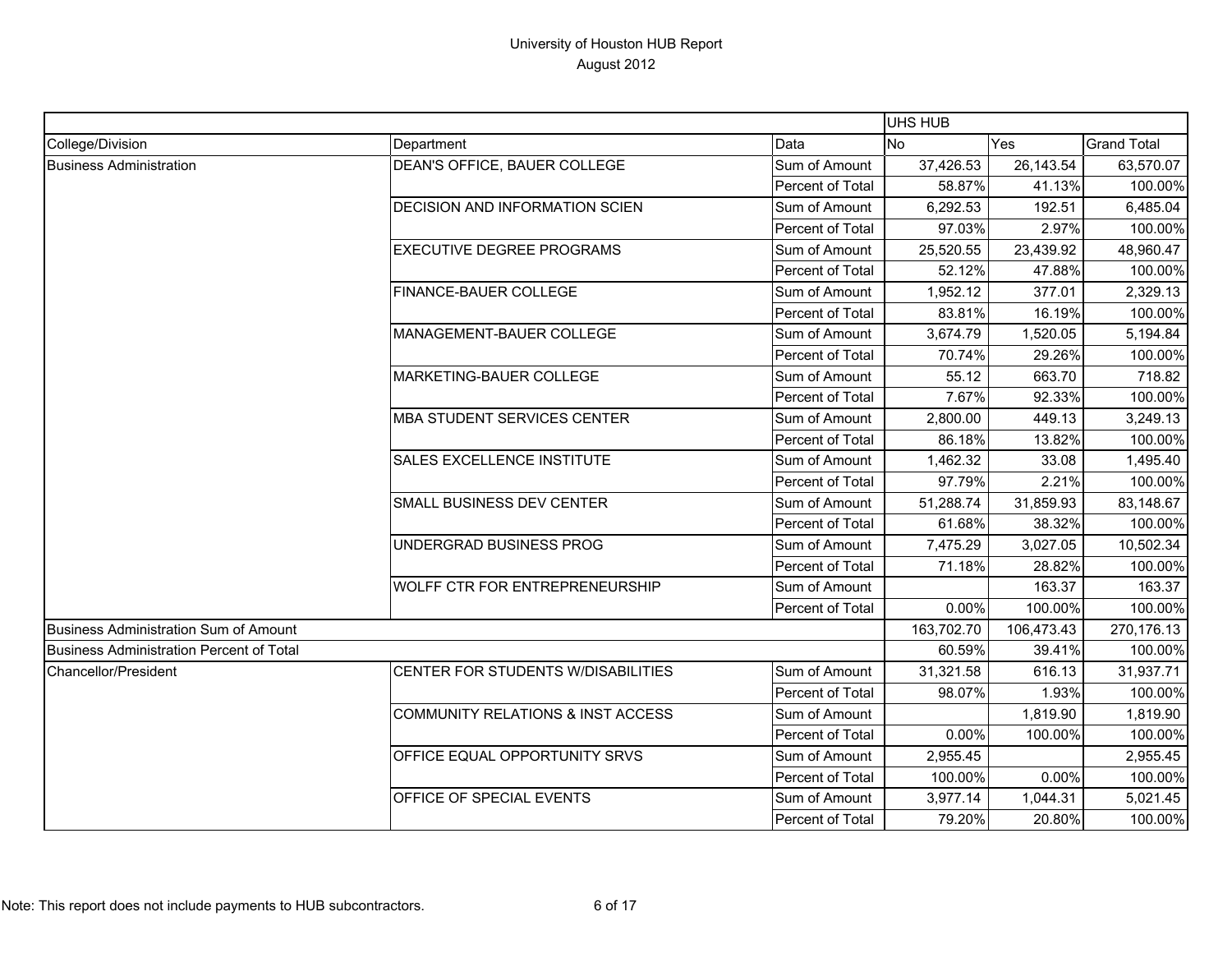|                                       |                                           |                  | <b>UHS HUB</b> |           |                    |
|---------------------------------------|-------------------------------------------|------------------|----------------|-----------|--------------------|
| College/Division                      | Department                                | Data             | No             | Yes       | <b>Grand Total</b> |
| <b>Chancellor/President</b>           | <b>PRESIDENT</b>                          | Sum of Amount    | 4,453.84       | 193.84    | 4,647.68           |
|                                       |                                           | Percent of Total | 95.83%         | 4.17%     | 100.00%            |
|                                       | <b>STAFF COUNCIL</b>                      | Sum of Amount    | 85.00          |           | 85.00              |
|                                       |                                           | Percent of Total | 100.00%        | 0.00%     | 100.00%            |
|                                       | <b>WOMEN'S RESOURCE CENTER</b>            | Sum of Amount    | 4,460.71       | 149.90    | 4,610.61           |
|                                       |                                           | Percent of Total | 96.75%         | 3.25%     | 100.00%            |
| Chancellor/President Sum of Amount    |                                           |                  | 47,253.72      | 3,824.08  | 51,077.80          |
| Chancellor/President Percent of Total |                                           |                  | 92.51%         | 7.49%     | 100.00%            |
| Education                             | <b>ASIAN AMERICAN STUDIES</b>             | Sum of Amount    | 267.00         |           | 267.00             |
|                                       |                                           | Percent of Total | 100.00%        | 0.00%     | 100.00%            |
|                                       | CENTER FOR INFO TECH IN EDUCATION         | Sum of Amount    | 20,863.05      | 6,301.42  | 27,164.47          |
|                                       |                                           | Percent of Total | 76.80%         | 23.20%    | 100.00%            |
|                                       | <b>CONSISTENCY MGMT &amp; COOP DISCIP</b> | Sum of Amount    | 12,393.03      | 55.75     | 12,448.78          |
|                                       |                                           | Percent of Total | 99.55%         | 0.45%     | 100.00%            |
|                                       | <b>CURRICULUM AND INSTRUCTION</b>         | Sum of Amount    | 2,706.45       | 5,870.74  | 8,577.19           |
|                                       |                                           | Percent of Total | 31.55%         | 68.45%    | 100.00%            |
|                                       | <b>DEAN, EDUCATION</b>                    | Sum of Amount    | 6,660.89       | 2,829.37  | 9,490.26           |
|                                       |                                           | Percent of Total | 70.19%         | 29.81%    | 100.00%            |
|                                       | EDUC EFFECTIVENESS & OUTREACH             | Sum of Amount    | 8,941.77       | 1,108.74  | 10,050.51          |
|                                       |                                           | Percent of Total | 88.97%         | 11.03%    | 100.00%            |
|                                       | EDUCATIONAL PSYCHOLOGY                    | Sum of Amount    | 5,645.03       | 2,586.47  | 8,231.50           |
|                                       |                                           | Percent of Total | 68.58%         | 31.42%    | 100.00%            |
|                                       | INSTITUTE FOR URBAN EDUCATION             | Sum of Amount    | 252.54         | 97.60     | 350.14             |
|                                       |                                           | Percent of Total | 72.13%         | 27.87%    | 100.00%            |
| <b>Education Sum of Amount</b>        |                                           |                  | 57,729.76      | 18,850.09 | 76,579.85          |
| <b>Education Percent of Total</b>     |                                           |                  | 75.39%         | 24.61%    | 100.00%            |
| Engineering                           | <b>BIOMEDICAL ENGINEERING</b>             | Sum of Amount    | 38,327.57      | (820.93)  | 37,506.64          |
|                                       |                                           | Percent of Total | 102.19%        | $-2.19%$  | 100.00%            |
|                                       | <b>CHEMICAL ENGINEERING</b>               | Sum of Amount    | 277,920.81     | 4,815.29  | 282,736.10         |
|                                       |                                           | Percent of Total | 98.30%         | 1.70%     | 100.00%            |
|                                       | <b>CIVIL ENGINEERING</b>                  | Sum of Amount    | 140,143.71     | 4,924.20  | 145,067.91         |
|                                       |                                           | Percent of Total | 96.61%         | 3.39%     | 100.00%            |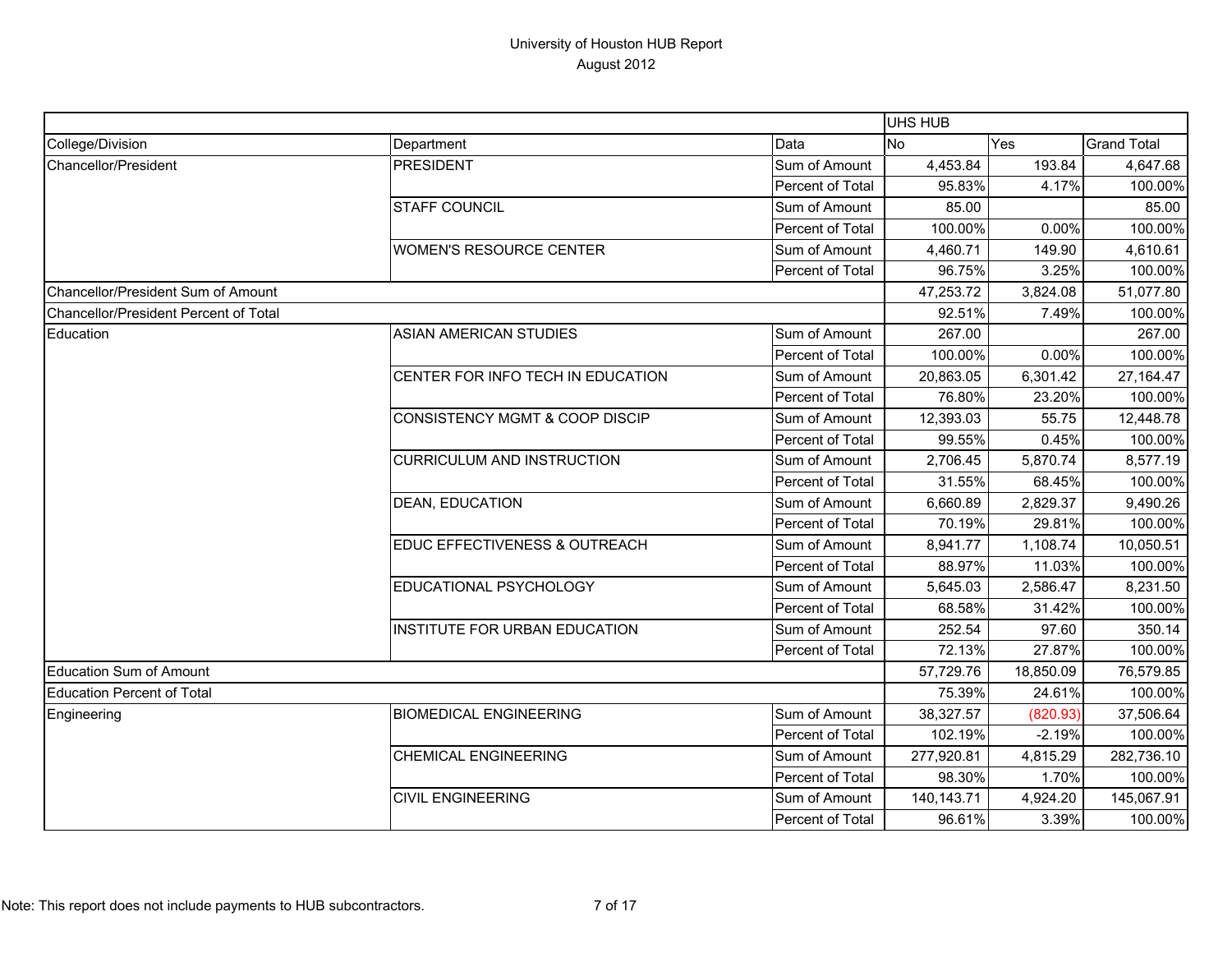|                                 |                                     |                  | UHS HUB    |           |                    |
|---------------------------------|-------------------------------------|------------------|------------|-----------|--------------------|
| College/Division                | Department                          | Data             | <b>No</b>  | Yes       | <b>Grand Total</b> |
| Engineering                     | CTR FOR INNOVATIVE GROUTING         | Sum of Amount    | 8,294.06   |           | 8,294.06           |
|                                 |                                     | Percent of Total | 100.00%    | 0.00%     | 100.00%            |
|                                 | <b>DEAN, ENGINEERING</b>            | Sum of Amount    | 46,278.15  | 1,957.45  | 48,235.60          |
|                                 |                                     | Percent of Total | 95.94%     | 4.06%     | 100.00%            |
|                                 | ELECTRICAL ENGINEERING              | Sum of Amount    | 112,119.21 | 9,578.12  | 121,697.33         |
|                                 |                                     | Percent of Total | 92.13%     | 7.87%     | 100.00%            |
|                                 | <b>ENGINEERING SERVICES</b>         | Sum of Amount    | 470.37     | 64.67     | 535.04             |
|                                 |                                     | Percent of Total | 87.91%     | 12.09%    | 100.00%            |
|                                 | <b>INDUSTRIAL ENGINEERING</b>       | Sum of Amount    | 371.24     |           | 371.24             |
|                                 |                                     | Percent of Total | 100.00%    | 0.00%     | 100.00%            |
|                                 | INTEGRATED BIO & NANO SYSTEM        | Sum of Amount    | 16.51      |           | 16.51              |
|                                 |                                     | Percent of Total | 100.00%    | 0.00%     | 100.00%            |
|                                 | <b>MECHANICAL ENGINEERING</b>       | Sum of Amount    | 20,752.40  | 7,304.16  | 28,056.56          |
|                                 |                                     | Percent of Total | 73.97%     | 26.03%    | 100.00%            |
|                                 | NATL CTR FOR AIRBORNE LASER MAPPING | Sum of Amount    | 47,413.94  | 0.00      | 47,413.94          |
|                                 |                                     | Percent of Total | 100.00%    | 0.00%     | 100.00%            |
|                                 | TX HURRICANE CTR INVT TECH          | Sum of Amount    | 487.20     |           | 487.20             |
|                                 |                                     | Percent of Total | 100.00%    | 0.00%     | 100.00%            |
|                                 | <b>WIND ENERGY CENTER</b>           | Sum of Amount    | 28,654.43  |           | 28,654.43          |
|                                 |                                     | Percent of Total | 100.00%    | 0.00%     | 100.00%            |
| Engineering Sum of Amount       |                                     |                  | 721,249.60 | 27,822.96 | 749,072.56         |
| Engineering Percent of Total    |                                     |                  | 96.29%     | 3.71%     | 100.00%            |
| Graduate College of Social Work | ADMISSIONS-GCSW                     | Sum of Amount    | 1,547.31   | 1,101.47  | 2,648.78           |
|                                 |                                     | Percent of Total | 58.42%     | 41.58%    | 100.00%            |
|                                 | CHILD & FAMILY CENTER               | Sum of Amount    | 4,136.50   |           | 4,136.50           |
|                                 |                                     | Percent of Total | 100.00%    | 0.00%     | 100.00%            |
|                                 | CTR DRUG & SOCIAL POLICY RESRC      | Sum of Amount    |            | 463.45    | 463.45             |
|                                 |                                     | Percent of Total | 0.00%      | 100.00%   | 100.00%            |
|                                 | CTR FOR HEALTH EQUITY & EVAL        | Sum of Amount    | 228,269.57 | 2,364.66  | 230,634.23         |
|                                 |                                     | Percent of Total | 98.97%     | 1.03%     | 100.00%            |
|                                 | <b>DEAN, SOCIAL WORK</b>            | Sum of Amount    | 10,848.00  | 12,501.46 | 23,349.46          |
|                                 |                                     | Percent of Total | 46.46%     | 53.54%    | 100.00%            |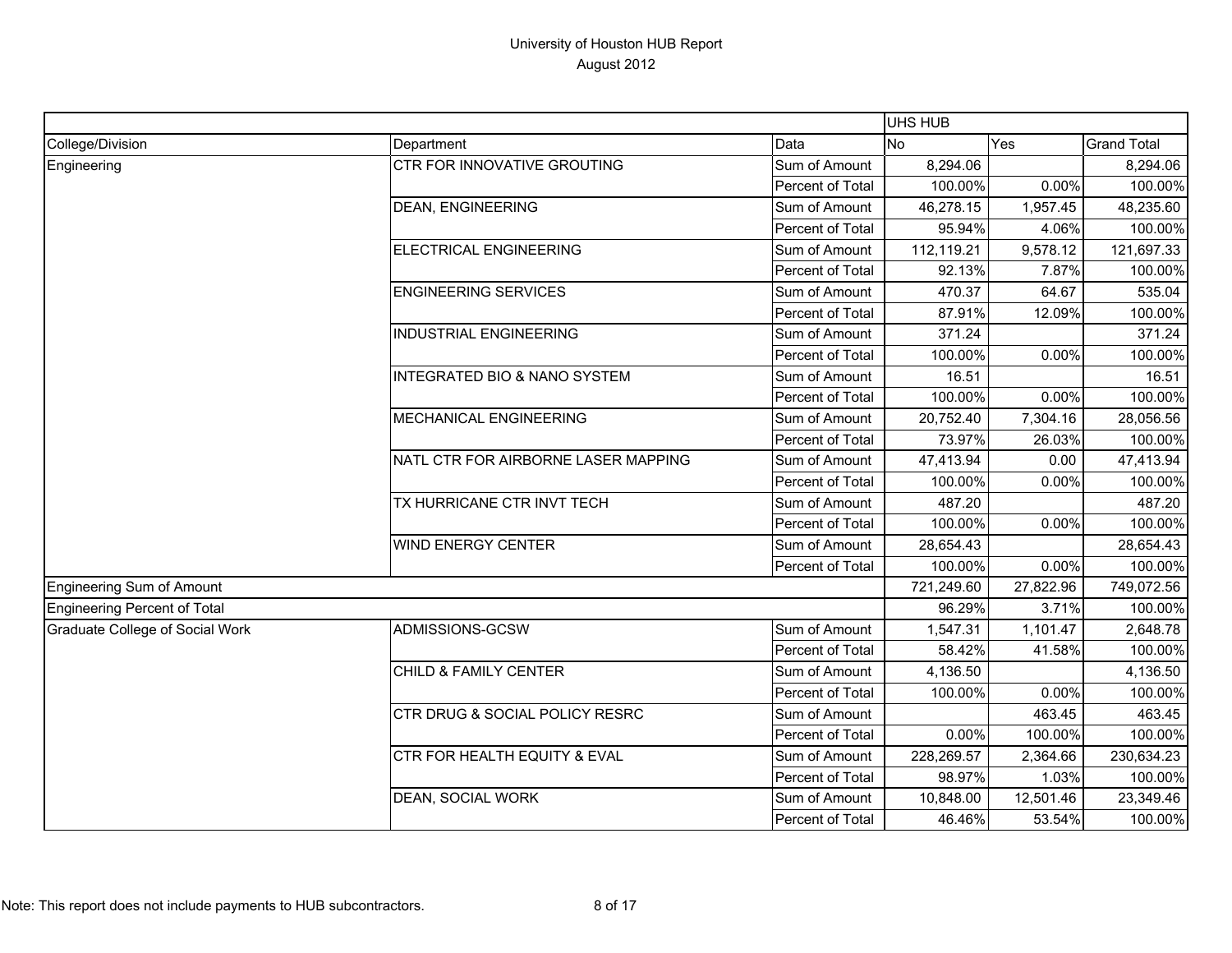|                                                  |                                    |                         | <b>UHS HUB</b> |           |                    |
|--------------------------------------------------|------------------------------------|-------------------------|----------------|-----------|--------------------|
| College/Division                                 | Department                         | Data                    | <b>No</b>      | Yes       | <b>Grand Total</b> |
| Graduate College of Social Work                  | DEVELOPMENT-GCSW                   | Sum of Amount           |                | 13.30     | 13.30              |
|                                                  |                                    | Percent of Total        | 0.00%          | 100.00%   | 100.00%            |
|                                                  | <b>FIELD OFFICE</b>                | Sum of Amount           | 1,983.07       | 556.79    | 2,539.86           |
|                                                  |                                    | Percent of Total        | 78.08%         | 21.92%    | 100.00%            |
|                                                  | <b>GCSW INFORMATION TECHNOLOGY</b> | Sum of Amount           | 2,703.01       | 2,689.05  | 5,392.06           |
|                                                  |                                    | Percent of Total        | 50.13%         | 49.87%    | 100.00%            |
|                                                  | OFFICE OF COMMUNITY PROJECTS       | Sum of Amount           |                | 418.50    | 418.50             |
|                                                  |                                    | Percent of Total        | 0.00%          | 100.00%   | 100.00%            |
|                                                  | PHD PROGRAM                        | Sum of Amount           | 120.00         |           | 120.00             |
|                                                  |                                    | Percent of Total        | 100.00%        | 0.00%     | 100.00%            |
| Graduate College of Social Work Sum of Amount    |                                    |                         | 249,607.46     | 20,108.68 | 269,716.14         |
| Graduate College of Social Work Percent of Total |                                    |                         | 92.54%         | 7.46%     | 100.00%            |
| <b>Honors College</b>                            | DEAN, HONORS COLLEGE               | Sum of Amount           | 7,417.08       | 1,836.04  | 9,253.12           |
|                                                  |                                    | Percent of Total        | 80.16%         | 19.84%    | 100.00%            |
|                                                  | HOUSTON TEACHERS INSTITUTE         | Sum of Amount           | 650.00         |           | 650.00             |
|                                                  |                                    | Percent of Total        | 100.00%        | 0.00%     | 100.00%            |
| Honors College Sum of Amount                     |                                    |                         | 8,067.08       | 1,836.04  | 9,903.12           |
| Honors College Percent of Total                  |                                    |                         | 81.46%         | 18.54%    | 100.00%            |
| Hotel and Restaurant Management                  | DEAN, HOTEL & RESTAURANT MANAG     | Sum of Amount           | 3,250.48       | 58.99     | 3,309.47           |
|                                                  |                                    | <b>Percent of Total</b> | 98.22%         | 1.78%     | 100.00%            |
|                                                  | HOTEL AND RESTAURANT MANAGEMENT    | Sum of Amount           | 88,931.81      | 8,773.53  | 97,705.34          |
|                                                  |                                    | Percent of Total        | 91.02%         | 8.98%     | 100.00%            |
| Hotel and Restaurant Management Sum of Amount    |                                    |                         | 92,182.29      | 8,832.52  | 101,014.81         |
| Hotel and Restaurant Management Percent of Total |                                    |                         | 91.26%         | 8.74%     | 100.00%            |
| Law Center                                       | ASSOCIATE DEAN, LAW                | Sum of Amount           | 115.26         |           | 115.26             |
|                                                  |                                    | Percent of Total        | 100.00%        | 0.00%     | 100.00%            |
|                                                  | <b>BLAKELEY INSTITUTE</b>          | Sum of Amount           | 384.25         |           | 384.25             |
|                                                  |                                    | Percent of Total        | 100.00%        | 0.00%     | 100.00%            |
|                                                  | <b>BUSINESS SERVICES, LAW</b>      | Sum of Amount           | 978.00         | 4,296.50  | 5,274.50           |
|                                                  |                                    | Percent of Total        | 18.54%         | 81.46%    | 100.00%            |
|                                                  | CAREER SERVICES, LAW               | Sum of Amount           | 13,045.35      | 4,174.18  | 17,219.53          |
|                                                  |                                    | Percent of Total        | 75.76%         | 24.24%    | 100.00%            |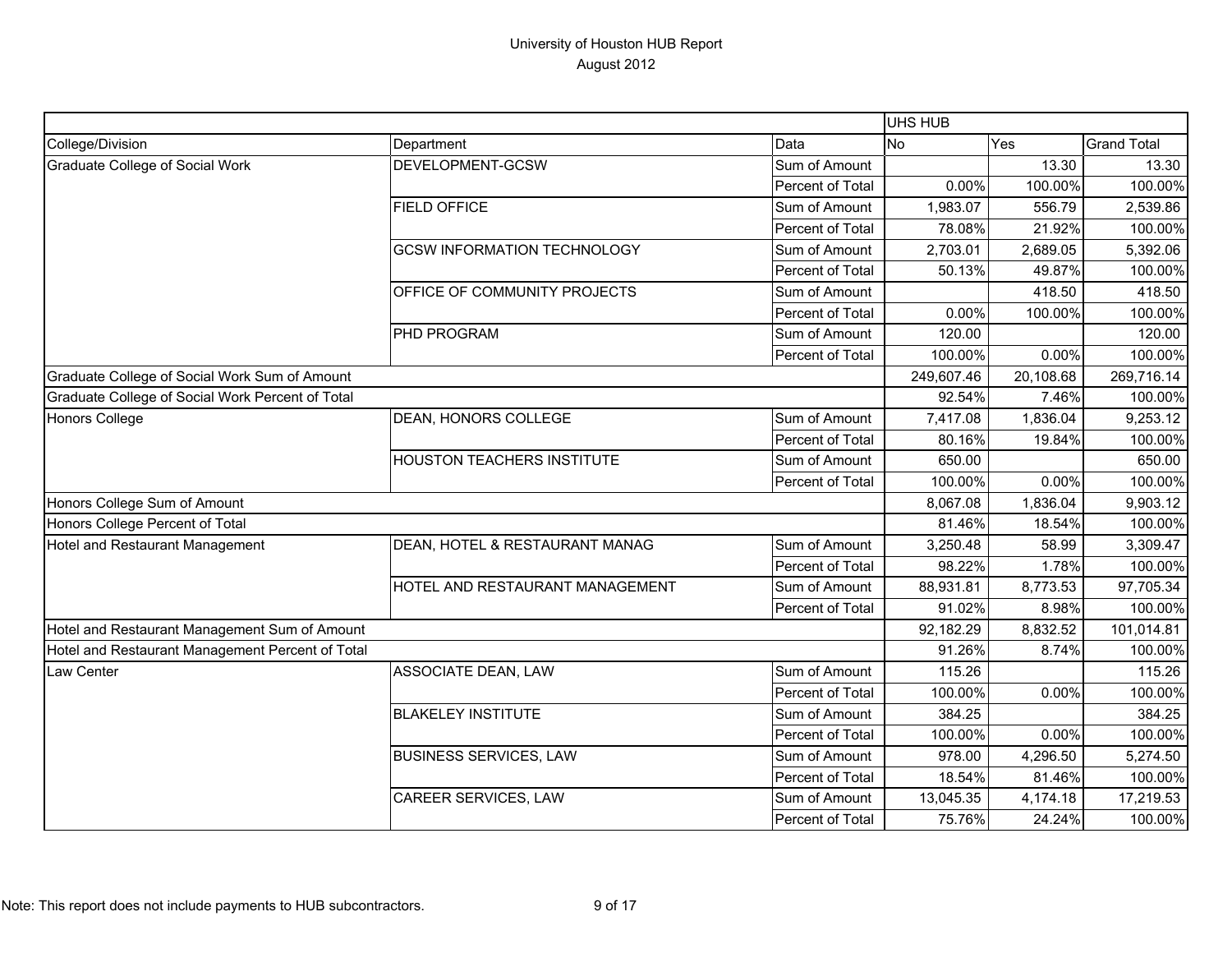|                                  |                                     |                  | UHS HUB    |           |                    |
|----------------------------------|-------------------------------------|------------------|------------|-----------|--------------------|
| College/Division                 | Department                          | Data             | <b>No</b>  | Yes       | <b>Grand Total</b> |
| <b>Law Center</b>                | CHAIRS AND PROFESSORSHIPS, LAW      | Sum of Amount    | 2,970.00   |           | 2,970.00           |
|                                  |                                     | Percent of Total | 100.00%    | 0.00%     | 100.00%            |
|                                  | DEAN, LAW                           | Sum of Amount    | 11,004.80  | 53,818.37 | 64,823.17          |
|                                  |                                     | Percent of Total | 16.98%     | 83.02%    | 100.00%            |
|                                  | <b>EXTERNAL AFFAIRS, LAW</b>        | Sum of Amount    | 1,000.00   | 50.50     | 1,050.50           |
|                                  |                                     | Percent of Total | 95.19%     | 4.81%     | 100.00%            |
|                                  | <b>FACILITIES, LAW</b>              | Sum of Amount    | 1,669.46   | 10,277.69 | 11,947.15          |
|                                  |                                     | Percent of Total | 13.97%     | 86.03%    | 100.00%            |
|                                  | <b>FACULTY SUPPORT LAW</b>          | Sum of Amount    | 7,907.45   | 1,991.58  | 9,899.03           |
|                                  |                                     | Percent of Total | 79.88%     | 20.12%    | 100.00%            |
|                                  | HEALTH LAW & POLICY INSTITUTE       | Sum of Amount    | 50.00      | 352.71    | 402.71             |
|                                  |                                     | Percent of Total | 12.42%     | 87.58%    | 100.00%            |
|                                  | INST OF HIGHER EDU & GOVERNANCE LAW | Sum of Amount    | 614.94     |           | 614.94             |
|                                  |                                     | Percent of Total | 100.00%    | 0.00%     | 100.00%            |
|                                  | LAW INFORMATION TECHNOLOGY          | Sum of Amount    | 155.39     | 548.94    | 704.33             |
|                                  |                                     | Percent of Total | 22.06%     | 77.94%    | 100.00%            |
|                                  | <b>LAW LIBRARY</b>                  | Sum of Amount    | 7,657.66   | 601.95    | 8,259.61           |
|                                  |                                     | Percent of Total | 92.71%     | 7.29%     | 100.00%            |
|                                  | LEGAL AID CLINIC, LAW               | Sum of Amount    | 76.21      |           | 76.21              |
|                                  |                                     | Percent of Total | 100.00%    | 0.00%     | 100.00%            |
|                                  | PUBLIC RELS & MARKETING, LAW        | Sum of Amount    | 28,060.14  | 159.99    | 28,220.13          |
|                                  |                                     | Percent of Total | 99.43%     | 0.57%     | 100.00%            |
|                                  | STUDENT ORGANIZATION, LAW           | Sum of Amount    | 2,571.86   | 327.22    | 2,899.08           |
|                                  |                                     | Percent of Total | 88.71%     | 11.29%    | 100.00%            |
|                                  | STUDENT SERVICES, LAW               | Sum of Amount    | 31,931.43  | 3,972.00  | 35,903.43          |
|                                  |                                     | Percent of Total | 88.94%     | 11.06%    | 100.00%            |
| Law Center Sum of Amount         |                                     |                  | 110,192.20 | 80,571.63 | 190,763.83         |
| Law Center Percent of Total      |                                     |                  | 57.76%     | 42.24%    | 100.00%            |
| Liberal Arts and Social Sciences | <b>AEROSPACE STUDIES</b>            | Sum of Amount    |            | 195.69    | 195.69             |
|                                  |                                     | Percent of Total | 0.00%      | 100.00%   | 100.00%            |
|                                  | AFRICAN-AMERICAN STUDIES            | Sum of Amount    | 573.32     | 1,862.21  | 2,435.53           |
|                                  |                                     | Percent of Total | 23.54%     | 76.46%    | 100.00%            |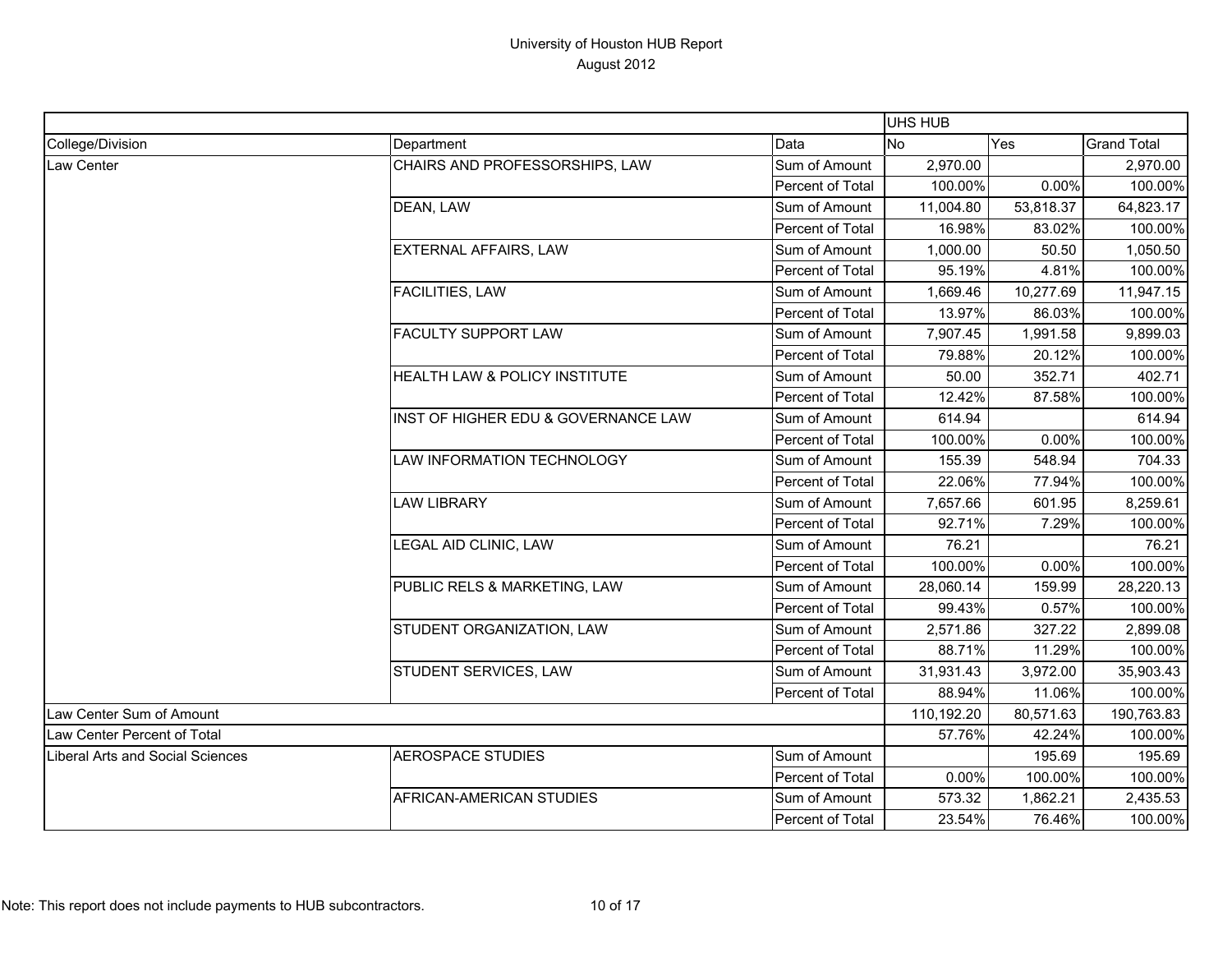|                                  |                                            |                         | <b>UHS HUB</b> |           |                    |
|----------------------------------|--------------------------------------------|-------------------------|----------------|-----------|--------------------|
| College/Division                 | Department                                 | Data                    | <b>No</b>      | Yes       | <b>Grand Total</b> |
| Liberal Arts and Social Sciences | <b>ART</b>                                 | Sum of Amount           | 12,011.58      | 11,841.35 | 23,852.93          |
|                                  |                                            | Percent of Total        | 50.36%         | 49.64%    | 100.00%            |
|                                  | <b>ARTE PUBLICO</b>                        | Sum of Amount           | 10,114.08      | 36.00     | 10,150.08          |
|                                  |                                            | Percent of Total        | 99.65%         | 0.35%     | 100.00%            |
|                                  | <b>BAND</b>                                | Sum of Amount           | 2,547.05       |           | 2,547.05           |
|                                  |                                            | Percent of Total        | 100.00%        | 0.00%     | 100.00%            |
|                                  | <b>BLAFFER GALLERY</b>                     | Sum of Amount           | 8,782.73       | 313.99    | 9,096.72           |
|                                  |                                            | Percent of Total        | 96.55%         | 3.45%     | 100.00%            |
|                                  | CENTER FOR PUBLIC HISTORY<br>Sum of Amount | 140.00                  | 280.99         | 420.99    |                    |
|                                  |                                            | Percent of Total        | 33.25%         | 66.75%    | 100.00%            |
|                                  | CENTER FOR PUBLIC POLICY                   | Sum of Amount           | 30,498.72      | 306.16    | 30,804.88          |
|                                  |                                            | Percent of Total        | 99.01%         | 0.99%     | 100.00%            |
|                                  | <b>COMMUNICATION</b>                       | Sum of Amount           | 4,093.61       | 461.09    | 4,554.70           |
|                                  |                                            | Percent of Total        | 89.88%         | 10.12%    | 100.00%            |
|                                  | <b>COMMUNICATIONS DISORDERS</b>            | Sum of Amount           | 11,055.61      | 476.23    | 11,531.84          |
|                                  |                                            | Percent of Total        | 95.87%         | 4.13%     | 100.00%            |
|                                  | COMPARATIVE CULTURAL STUDIES               | Sum of Amount           | 295.30         | 1,381.61  | 1,676.91           |
|                                  |                                            | Percent of Total        | 17.61%         | 82.39%    | 100.00%            |
|                                  | <b>CWMCA CENTER FOR THE ARTS</b>           | Sum of Amount           | 2,900.78       | 49.86     | 2,950.64           |
|                                  |                                            | Percent of Total        | 98.31%         | 1.69%     | 100.00%            |
|                                  | DEAN, LIBERAL ARTS & SOC SCI               | Sum of Amount           | 2,223.47       | 344.82    | 2,568.29           |
|                                  |                                            | Percent of Total        | 86.57%         | 13.43%    | 100.00%            |
|                                  | <b>ECONOMICS</b>                           | Sum of Amount           | 16,776.09      | 7,725.62  | 24,501.71          |
|                                  |                                            | Percent of Total        | 68.47%         | 31.53%    | 100.00%            |
|                                  | <b>ENGLISH</b>                             | Sum of Amount           | 14,847.25      | 1,066.02  | 15,913.27          |
|                                  |                                            | <b>Percent of Total</b> | 93.30%         | 6.70%     | 100.00%            |
|                                  | HEALTH AND HUMAN PERFORMANCE               | Sum of Amount           | 34,018.16      | 2,198.10  | 36,216.26          |
|                                  |                                            | Percent of Total        | 93.93%         | 6.07%     | 100.00%            |
|                                  | <b>HISPANIC STUDIES</b>                    | Sum of Amount           | 4,638.29       | 20,342.19 | 24,980.48          |
|                                  |                                            | Percent of Total        | 18.57%         | 81.43%    | 100.00%            |
|                                  | <b>HISTORY</b>                             | Sum of Amount           | 23,781.59      | 466.90    | 24,248.49          |
|                                  |                                            | Percent of Total        | 98.07%         | 1.93%     | 100.00%            |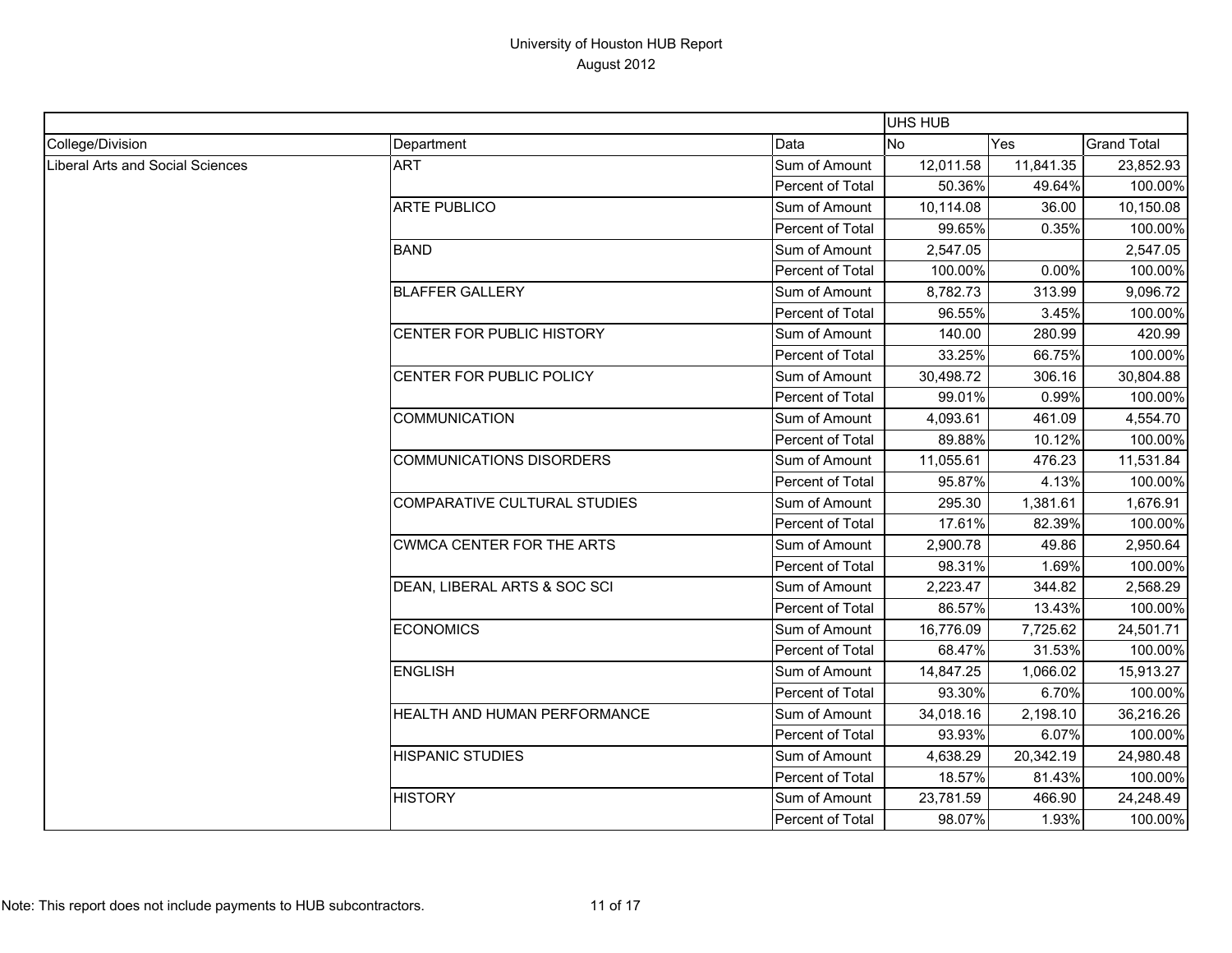|                                                   |                                   |                  | UHS HUB    |           |                    |
|---------------------------------------------------|-----------------------------------|------------------|------------|-----------|--------------------|
| College/Division                                  | Department                        | Data             | <b>No</b>  | Yes       | <b>Grand Total</b> |
| <b>Liberal Arts and Social Sciences</b>           | <b>MEXICAN-AMERICAN STUDIES</b>   | Sum of Amount    | 3,261.60   | 43.17     | 3,304.77           |
|                                                   |                                   | Percent of Total | 98.69%     | 1.31%     | 100.00%            |
|                                                   | <b>MILITARY SCIENCE</b>           | Sum of Amount    | 2,377.13   |           | 2,377.13           |
|                                                   |                                   | Percent of Total | 100.00%    | 0.00%     | 100.00%            |
|                                                   | MODERN AND CLASSICAL LANGUAGES    | Sum of Amount    | 9,257.13   | 2,462.92  | 11,720.05          |
|                                                   |                                   | Percent of Total | 78.99%     | 21.01%    | 100.00%            |
|                                                   | <b>MUSIC</b>                      | Sum of Amount    | 10,754.05  | 3,063.69  | 13,817.74          |
|                                                   |                                   | Percent of Total | 77.83%     | 22.17%    | 100.00%            |
|                                                   | PHILOSOPHY                        | Sum of Amount    | 230.72     | 121.29    | 352.01             |
|                                                   |                                   | Percent of Total | 65.54%     | 34.46%    | 100.00%            |
|                                                   | POLITICAL SCIENCE                 | Sum of Amount    | 2,861.36   | 882.28    | 3,743.64           |
|                                                   |                                   | Percent of Total | 76.43%     | 23.57%    | 100.00%            |
|                                                   | <b>PSYCHOLOGY</b>                 | Sum of Amount    | 20,482.22  | 5,410.68  | 25,892.90          |
|                                                   |                                   | Percent of Total | 79.10%     | 20.90%    | 100.00%            |
|                                                   | <b>SOCIOLOGY</b>                  | Sum of Amount    | 3,832.31   | 11,600.40 | 15,432.71          |
|                                                   |                                   | Percent of Total | 24.83%     | 75.17%    | 100.00%            |
|                                                   | <b>THEATER</b>                    | Sum of Amount    | 5,934.60   | 2,076.09  | 8,010.69           |
|                                                   |                                   | Percent of Total | 74.08%     | 25.92%    | 100.00%            |
|                                                   | <b>WOMEN'S STUDIES PROGRAM</b>    | Sum of Amount    | 77.75      | 128.98    | 206.73             |
|                                                   |                                   | Percent of Total | 37.61%     | 62.39%    | 100.00%            |
|                                                   | <b>WRITING CENTER</b>             | Sum of Amount    | 938.74     | 558.60    | 1,497.34           |
|                                                   |                                   | Percent of Total | 62.69%     | 37.31%    | 100.00%            |
| Liberal Arts and Social Sciences Sum of Amount    |                                   |                  | 239,305.24 | 75,696.93 | 315,002.17         |
| Liberal Arts and Social Sciences Percent of Total |                                   |                  | 75.97%     | 24.03%    | 100.00%            |
| Library                                           | UNIVERSITY LIBRARIES              | Sum of Amount    | 542,397.43 | 98,680.03 | 641,077.46         |
|                                                   |                                   | Percent of Total | 84.61%     | 15.39%    | 100.00%            |
| Library Sum of Amount                             |                                   |                  | 542,397.43 | 98,680.03 | 641,077.46         |
| Library Percent of Total                          |                                   |                  | 84.61%     | 15.39%    | 100.00%            |
| <b>Natural Science and Mathematics</b>            | <b>BIOLOGY &amp; BIOCHEMISTRY</b> | Sum of Amount    | 94,161.59  | 1,607.73  | 95,769.32          |
|                                                   |                                   | Percent of Total | 98.32%     | 1.68%     | 100.00%            |
|                                                   | <b>CHEMISTRY</b>                  | Sum of Amount    | 107,112.56 | 3,613.67  | 110,726.23         |
|                                                   |                                   | Percent of Total | 96.74%     | 3.26%     | 100.00%            |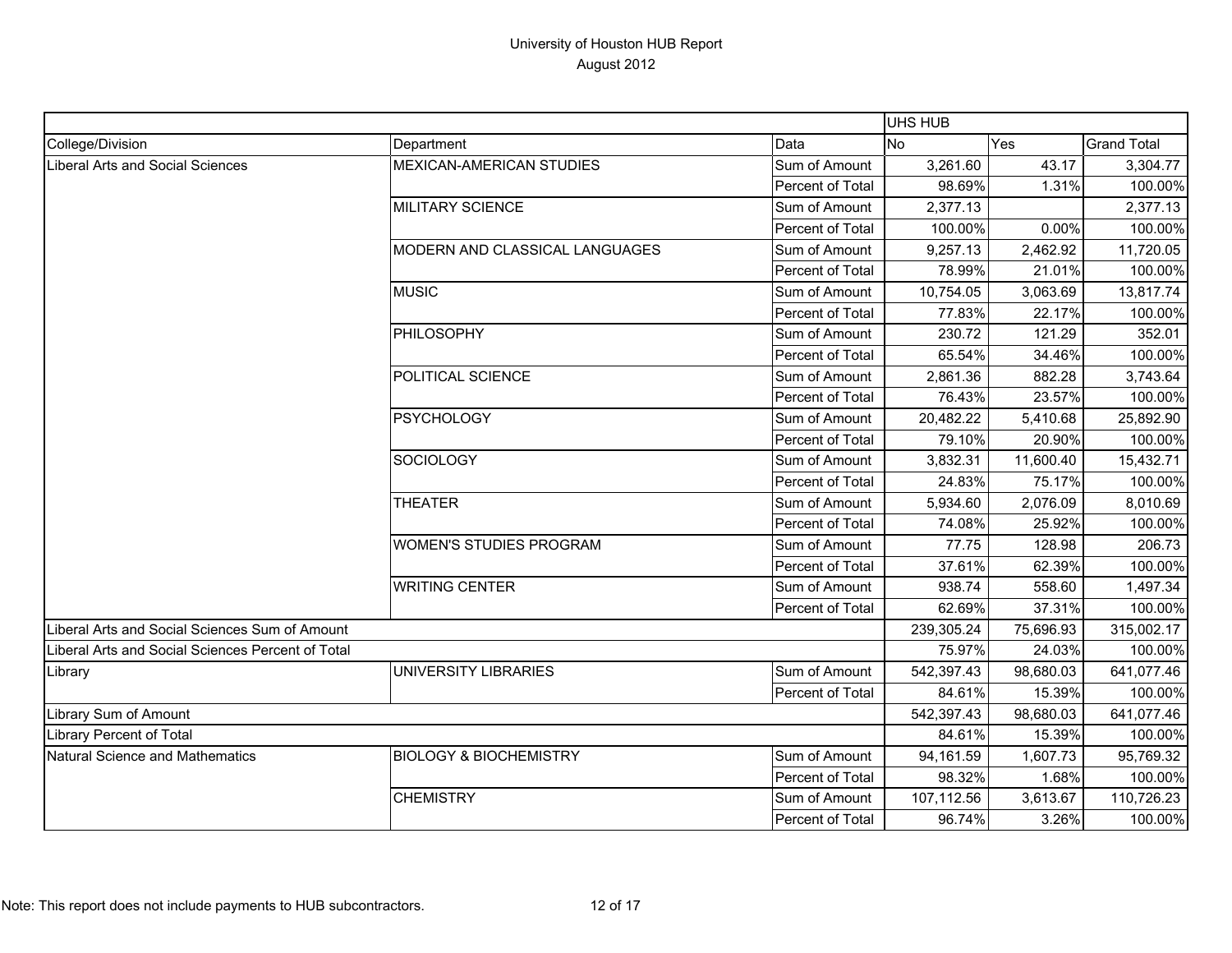|                                                  |                                               |                  | <b>UHS HUB</b> |            |                    |
|--------------------------------------------------|-----------------------------------------------|------------------|----------------|------------|--------------------|
| College/Division                                 | Department                                    | Data             | <b>No</b>      | Yes        | <b>Grand Total</b> |
| Natural Science and Mathematics                  | <b>COMPUTER SCIENCE</b>                       | Sum of Amount    | 34,083.71      | 3,485.45   | 37,569.16          |
|                                                  |                                               | Percent of Total | 90.72%         | 9.28%      | 100.00%            |
|                                                  | CTR FOR NUCLEAR RECEPTORS & CELL SIGNALING    | Sum of Amount    | 88,094.75      | 1,842.65   | 89,937.40          |
|                                                  |                                               | Percent of Total | 97.95%         | 2.05%      | 100.00%            |
|                                                  | DEAN, NATURAL SCIENCE & MATHE                 | Sum of Amount    | 48,310.00      | 56,428.46  | 104,738.46         |
|                                                  |                                               | Percent of Total | 46.12%         | 53.88%     | 100.00%            |
|                                                  | <b>EARTH AND ATMOSPHERIC SCIENCES</b>         | Sum of Amount    | 58,889.51      | 3,764.62   | 62,654.13          |
|                                                  |                                               | Percent of Total | 93.99%         | 6.01%      | 100.00%            |
|                                                  | INST FOR MULTIDIM AIR QUALITY STUDIES (IMAQS) | Sum of Amount    | 6,376.09       | 534.19     | 6,910.28           |
|                                                  |                                               | Percent of Total | 92.27%         | 7.73%      | 100.00%            |
|                                                  | <b>MATHEMATICS</b>                            | Sum of Amount    | 17,071.14      | 6,513.82   | 23,584.96          |
|                                                  |                                               | Percent of Total | 72.38%         | 27.62%     | 100.00%            |
|                                                  | <b>PHYSICS</b>                                | Sum of Amount    | 104,835.39     | 3,694.03   | 108,529.42         |
|                                                  |                                               | Percent of Total | 96.60%         | 3.40%      | 100.00%            |
| Natural Science and Mathematics Sum of Amount    |                                               | 558,934.74       | 81,484.62      | 640,419.36 |                    |
| Natural Science and Mathematics Percent of Total |                                               |                  | 87.28%         | 12.72%     | 100.00%            |
| Optometry                                        | <b>DEAN, OPTOMETRY</b>                        | Sum of Amount    | 20,686.51      | 9,051.17   | 29,737.68          |
|                                                  |                                               | Percent of Total | 69.56%         | 30.44%     | 100.00%            |
|                                                  | OPT VISION SCIENCES                           | Sum of Amount    | 63,122.24      | 13,157.61  | 76,279.85          |
|                                                  |                                               | Percent of Total | 82.75%         | 17.25%     | 100.00%            |
|                                                  | OPTOMETRY CLINIC                              | Sum of Amount    | 102,943.10     | 8,835.44   | 111,778.54         |
|                                                  |                                               | Percent of Total | 92.10%         | 7.90%      | 100.00%            |
| Optometry Sum of Amount                          |                                               |                  | 186,751.85     | 31,044.22  | 217,796.07         |
| Optometry Percent of Total                       |                                               |                  | 85.75%         | 14.25%     | 100.00%            |
| Pharmacy                                         | CLINICAL PHARMACY & ADMINISTRA                | Sum of Amount    | 22,204.00      | 1,875.98   | 24,079.98          |
|                                                  |                                               | Percent of Total | 92.21%         | 7.79%      | 100.00%            |
|                                                  | <b>DEAN, PHARMACY</b>                         | Sum of Amount    | 27,354.71      | 1,056.74   | 28,411.45          |
|                                                  |                                               | Percent of Total | 96.28%         | 3.72%      | 100.00%            |
|                                                  | PHARMACOLOGICAL & PHARMACEUTIC                | Sum of Amount    | 61,610.10      | 1,201.97   | 62,812.07          |
|                                                  |                                               | Percent of Total | 98.09%         | 1.91%      | 100.00%            |
| Pharmacy Sum of Amount                           |                                               |                  | 111,168.81     | 4,134.69   | 115,303.50         |
| Pharmacy Percent of Total                        |                                               |                  | 96.41%         | 3.59%      | 100.00%            |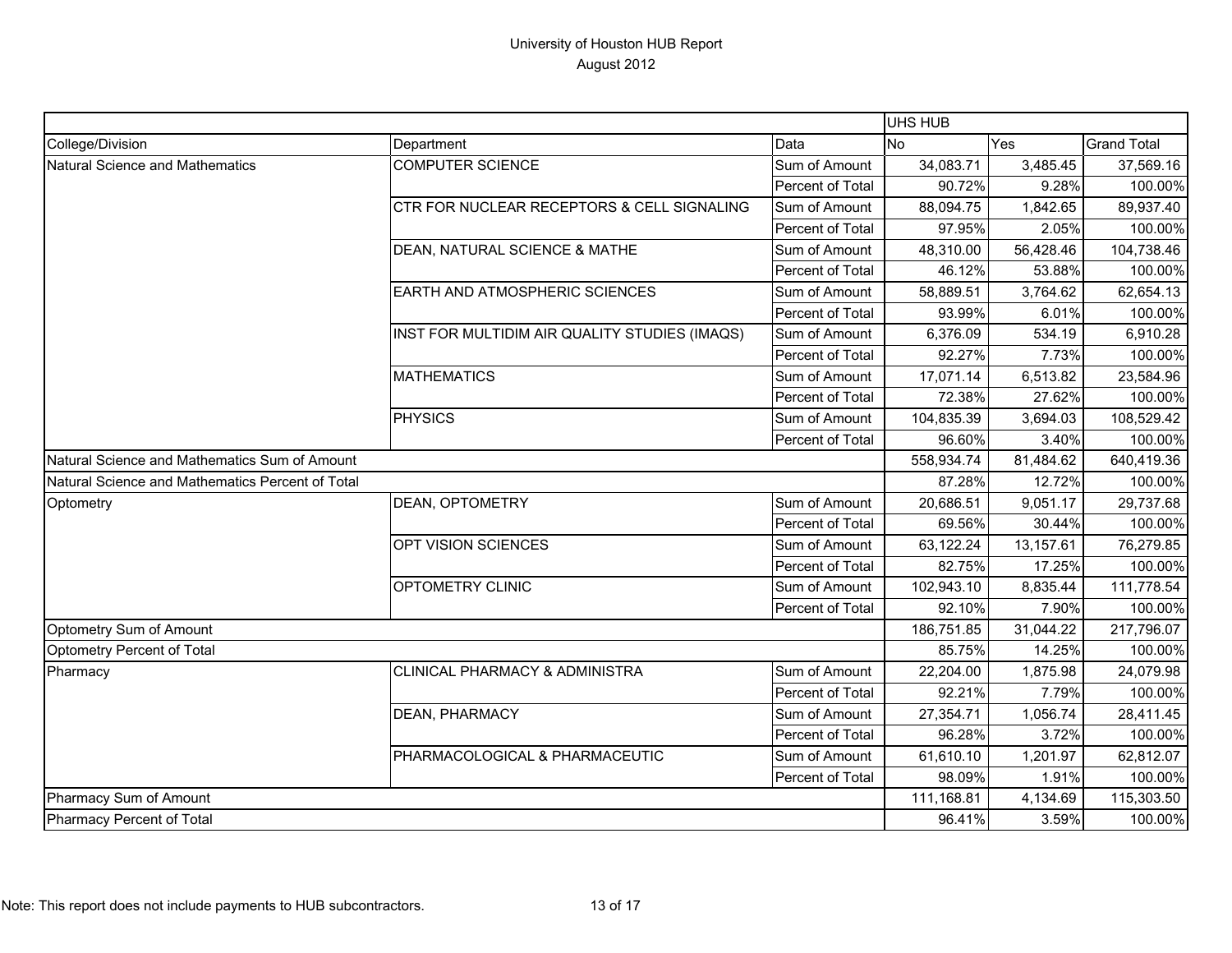|                  |                                         |                  | UHS HUB   |                            |                    |
|------------------|-----------------------------------------|------------------|-----------|----------------------------|--------------------|
| College/Division | Department                              | Data             | No        | Yes                        | <b>Grand Total</b> |
| Research         | ANIMAL CARE OPERATIONS                  | Sum of Amount    | 12,028.78 | 461.97                     | 12,490.75          |
|                  |                                         | Percent of Total | 96.30%    | 3.70%                      | 100.00%            |
|                  | CENTER FOR ADVANCED MATERIALS           | Sum of Amount    | 8,276.27  |                            | 8,276.27           |
|                  |                                         | Percent of Total | 100.00%   | 0.00%                      | 100.00%            |
|                  | <b>CTR FOR BIOMED/ENVIRON GENOMIC</b>   | Sum of Amount    | 8,255.07  | 26.96                      | 8,282.03           |
|                  |                                         | Percent of Total | 99.67%    | 0.33%                      | 100.00%            |
|                  | CTR NEURO AND BIOMECH RESEARCH          | Sum of Amount    | 12,808.73 | 232.17                     | 13,040.90          |
|                  |                                         | Percent of Total | 98.22%    | 1.78%                      | 100.00%            |
|                  | <b>GRANTS AND CONTRACTS</b>             | Sum of Amount    | 169.29    |                            | 169.29             |
|                  |                                         | Percent of Total | 100.00%   | $0.00\%$                   | 100.00%            |
|                  | HOUSTON COASTAL CENTER                  | Sum of Amount    | 354.03    |                            | 354.03             |
|                  |                                         | Percent of Total | 100.00%   | 0.00%                      | 100.00%            |
|                  | INSTITUTE FOR MOLECULAR DESIGN          | Sum of Amount    | 4,774.80  |                            | 4,774.80           |
|                  |                                         | Percent of Total | 100.00%   | 0.00%                      | 100.00%            |
|                  | INSTITUTE FOR NANOENERGY                | Sum of Amount    | 5,426.32  | 69.18<br>5,495.50<br>1.26% |                    |
|                  |                                         | Percent of Total | 98.74%    |                            | 100.00%            |
|                  | OFFICE OF TECHNOLOGY MANAGEMENT         | Sum of Amount    | 517.78    | 2,792.46                   | 3,310.24           |
|                  |                                         | Percent of Total | 15.64%    | 84.36%                     | 100.00%            |
|                  | <b>RESEARCH DIVISION OFFICE</b>         | Sum of Amount    | 46,861.47 | 1,446.78                   | 48,308.25          |
|                  |                                         | Percent of Total | 97.01%    | 2.99%                      | 100.00%            |
|                  | <b>RESEARCH FINANCIAL SERVICES</b>      | Sum of Amount    | 287.52    | 696.21                     | 983.73             |
|                  |                                         | Percent of Total | 29.23%    | 70.77%                     | 100.00%            |
|                  | <b>RESEARCH INFORMATION CENTER</b>      | Sum of Amount    | 2,867.75  | 418.99                     | 3,286.74           |
|                  |                                         | Percent of Total | 87.25%    | 12.75%                     | 100.00%            |
|                  | RESEARCH POLICIES/COMPLIANCE/COMMITTEES | Sum of Amount    | 343.36    | 110.31                     | 453.67             |
|                  |                                         | Percent of Total | 75.68%    | 24.32%                     | 100.00%            |
|                  | <b>TIMES</b>                            | Sum of Amount    | 27,280.67 | 2,365.08                   | 29,645.75          |
|                  |                                         | Percent of Total | 92.02%    | 7.98%                      | 100.00%            |
|                  | TX CTR SUPERCONDUCTIVITY AT UH          | Sum of Amount    | 49,848.98 | 7,192.60                   | 57,041.58          |
|                  |                                         | Percent of Total | 87.39%    | 12.61%                     | 100.00%            |
|                  | TX LEARNING/COMPUTATIONAL CTR           | Sum of Amount    | 8,272.17  | 4,956.50                   | 13,228.67          |
|                  |                                         | Percent of Total | 62.53%    | 37.47%                     | 100.00%            |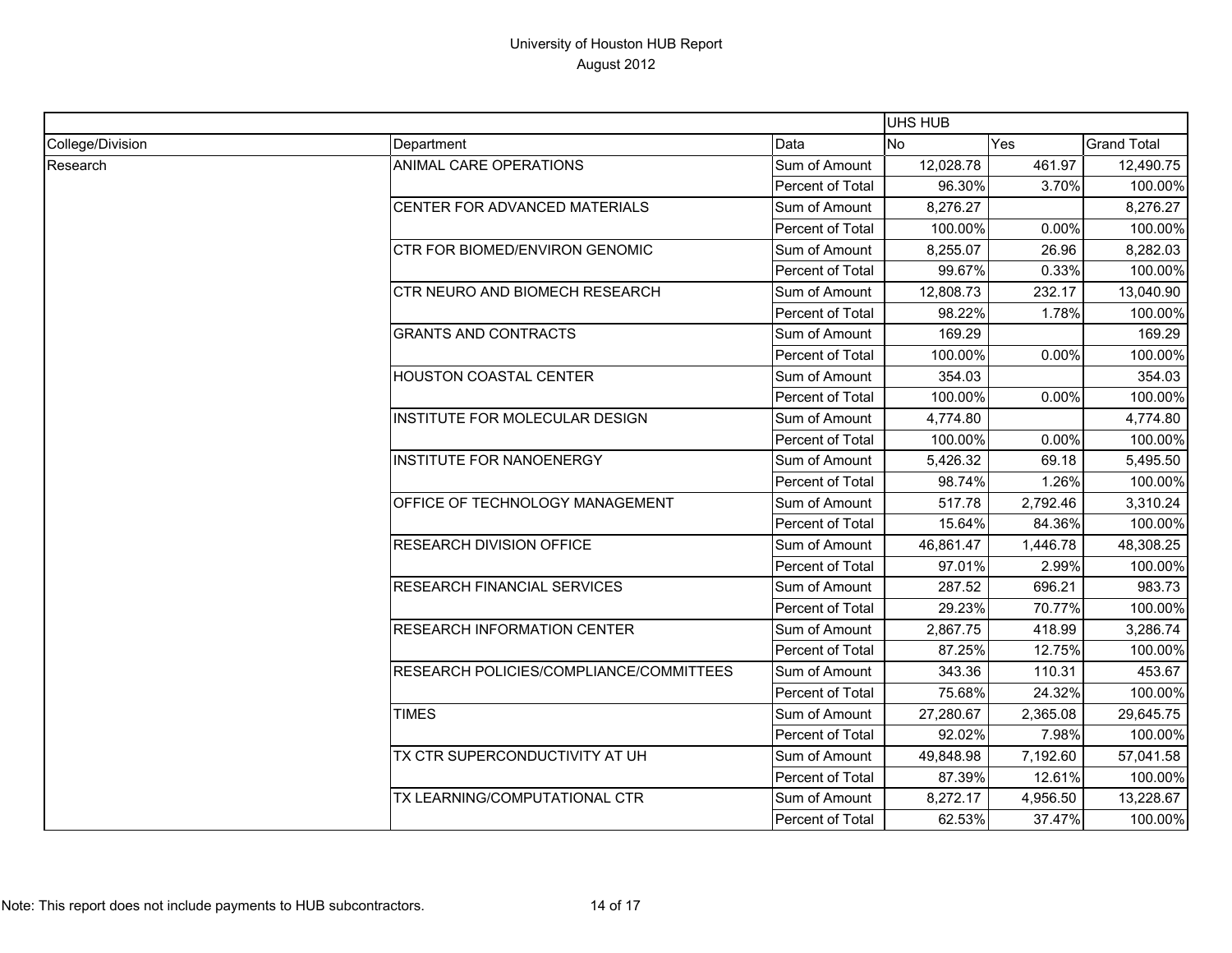|                                  |                                       |                         | UHS HUB    |            |                                                                                                                                                                                                                                                                                                                                                        |  |
|----------------------------------|---------------------------------------|-------------------------|------------|------------|--------------------------------------------------------------------------------------------------------------------------------------------------------------------------------------------------------------------------------------------------------------------------------------------------------------------------------------------------------|--|
| College/Division                 | Department                            | Data                    | <b>No</b>  | Yes        | <b>Grand Total</b>                                                                                                                                                                                                                                                                                                                                     |  |
| Research                         | TX OBESITY RESEARCH CENTER            | Sum of Amount           | 24,665.37  |            |                                                                                                                                                                                                                                                                                                                                                        |  |
|                                  |                                       | Percent of Total        | 100.00%    | 0.00%      |                                                                                                                                                                                                                                                                                                                                                        |  |
| Research Sum of Amount           |                                       |                         | 213,038.36 | 20,769.21  |                                                                                                                                                                                                                                                                                                                                                        |  |
| Research Percent of Total        |                                       | 91.12%                  | 8.88%      |            |                                                                                                                                                                                                                                                                                                                                                        |  |
| <b>Student Affairs</b>           | <b>CAMPUS RECREATION</b>              | Sum of Amount           | 33,315.76  | 10,021.80  |                                                                                                                                                                                                                                                                                                                                                        |  |
|                                  |                                       | Percent of Total        | 76.88%     | 23.12%     |                                                                                                                                                                                                                                                                                                                                                        |  |
|                                  | CENTER FOR STUDENT INVOLVEMENT        | Sum of Amount           | 20,657.70  | 7,544.44   |                                                                                                                                                                                                                                                                                                                                                        |  |
|                                  |                                       | Percent of Total        | 73.25%     | 26.75%     |                                                                                                                                                                                                                                                                                                                                                        |  |
|                                  | CHILDREN'S LEARNING CENTER            | Sum of Amount           | 5,006.55   | 904.90     |                                                                                                                                                                                                                                                                                                                                                        |  |
|                                  |                                       | Percent of Total        | 84.69%     | 15.31%     |                                                                                                                                                                                                                                                                                                                                                        |  |
|                                  | <b>COUNSELING AND PSYCH SVCS</b>      | Sum of Amount           | 3,395.18   | 1,226.58   |                                                                                                                                                                                                                                                                                                                                                        |  |
|                                  |                                       | Percent of Total        | 73.46%     | 26.54%     |                                                                                                                                                                                                                                                                                                                                                        |  |
|                                  | <b>CTR FOR LEADERSHIP &amp; FSL</b>   | Sum of Amount           | 6,158.21   | 202.26     |                                                                                                                                                                                                                                                                                                                                                        |  |
|                                  |                                       | Percent of Total        | 96.82%     | 3.18%      |                                                                                                                                                                                                                                                                                                                                                        |  |
|                                  | <b>DEAN OF STUDENTS</b>               | Sum of Amount           | 10,770.25  | 1,057.05   | 24,665.37<br>100.00%<br>233,807.57<br>100.00%<br>43,337.56<br>100.00%<br>28,202.14<br>100.00%<br>5,911.45<br>100.00%<br>4,621.76<br>100.00%<br>6,360.47<br>100.00%<br>11,827.30<br>100.00%<br>1,177.92<br>100.00%<br>108,136.76<br>100.00%<br>109,561.96<br>100.00%<br>85,964.23<br>100.00%<br>1,940.52<br>100.00%<br>6,316.36<br>100.00%<br>52,186.55 |  |
|                                  |                                       | Percent of Total        | 91.06%     | 8.94%      |                                                                                                                                                                                                                                                                                                                                                        |  |
|                                  | <b>RELIGION CENTER</b>                | Sum of Amount           | 1,177.92   |            |                                                                                                                                                                                                                                                                                                                                                        |  |
|                                  |                                       | Percent of Total        | 100.00%    | 0.00%      |                                                                                                                                                                                                                                                                                                                                                        |  |
|                                  | <b>RESIDENTIAL LIFE &amp; HOUSING</b> | Sum of Amount           | 106,245.66 | 1,891.10   |                                                                                                                                                                                                                                                                                                                                                        |  |
|                                  |                                       | Percent of Total        | 98.25%     | 1.75%      |                                                                                                                                                                                                                                                                                                                                                        |  |
|                                  | <b>STUDENT AFFAIRS</b>                | Sum of Amount           | 48,260.67  | 61,301.29  |                                                                                                                                                                                                                                                                                                                                                        |  |
|                                  |                                       | Percent of Total        | 44.05%     | 55.95%     |                                                                                                                                                                                                                                                                                                                                                        |  |
|                                  | <b>STUDENT HEALTH CENTER</b>          | Sum of Amount           | 69,230.78  | 16,733.45  | 19.47%<br>179.85<br>9.27%<br>905.26<br>14.33%<br>4,353.24<br>8.34%<br>100.00%<br>465,544.98<br>22.84%<br>100.00%                                                                                                                                                                                                                                       |  |
|                                  |                                       | <b>Percent of Total</b> | 80.53%     |            |                                                                                                                                                                                                                                                                                                                                                        |  |
|                                  | <b>STUDENT PUBLICATIONS</b>           | Sum of Amount           | 1,760.67   |            |                                                                                                                                                                                                                                                                                                                                                        |  |
|                                  |                                       | Percent of Total        | 90.73%     |            |                                                                                                                                                                                                                                                                                                                                                        |  |
|                                  | UNIVERSITY CAREER SERVICES            | Sum of Amount           | 5,411.10   |            |                                                                                                                                                                                                                                                                                                                                                        |  |
|                                  |                                       | Percent of Total        | 85.67%     |            |                                                                                                                                                                                                                                                                                                                                                        |  |
|                                  | UNIVERSITY CENTER                     | Sum of Amount           | 47,833.31  |            |                                                                                                                                                                                                                                                                                                                                                        |  |
|                                  |                                       | Percent of Total        | 91.66%     |            |                                                                                                                                                                                                                                                                                                                                                        |  |
| Student Affairs Sum of Amount    |                                       |                         | 359,223.76 | 106,321.22 |                                                                                                                                                                                                                                                                                                                                                        |  |
| Student Affairs Percent of Total |                                       |                         | 77.16%     |            |                                                                                                                                                                                                                                                                                                                                                        |  |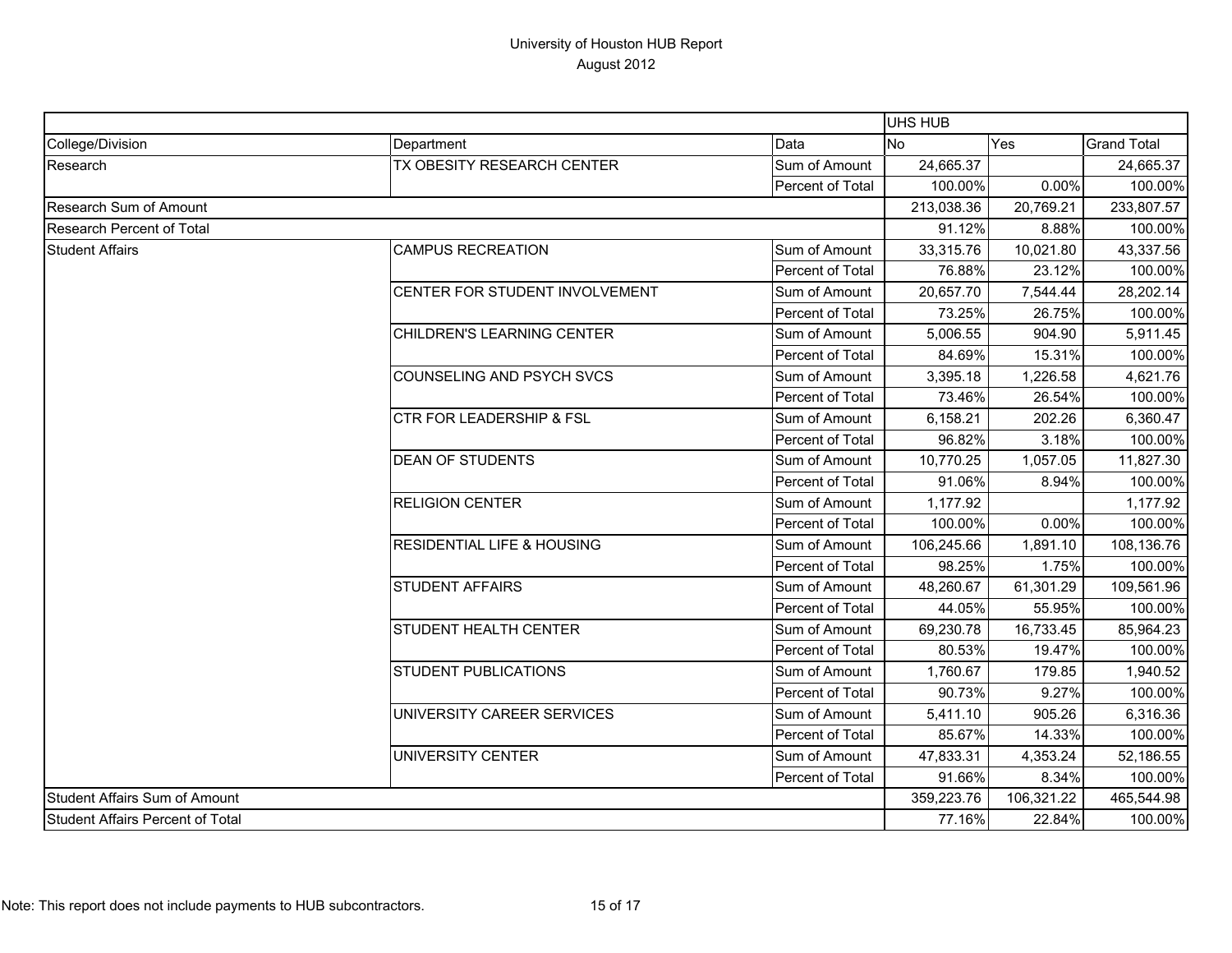|                                    |                                         |                  | UHS HUB    |            |                      |
|------------------------------------|-----------------------------------------|------------------|------------|------------|----------------------|
| College/Division                   | Department                              | Data             | <b>No</b>  | Yes        | <b>Grand Total</b>   |
| Technology                         | CENTER FOR APPLIED TECHNOLOGY           | Sum of Amount    | 25,464.88  |            | 25,464.88            |
|                                    |                                         | Percent of Total | 100.00%    | 0.00%      | 100.00%              |
|                                    | CENTER FOR LIFE SCIENCES TECH           | Sum of Amount    | 454.00     |            | 454.00               |
|                                    |                                         | Percent of Total | 100.00%    | 0.00%      | 100.00%              |
|                                    | CENTER FOR TECHNOLOGY LITERACY          | Sum of Amount    | 690.81     | 192.04     | 882.85               |
|                                    |                                         | Percent of Total | 78.25%     | 21.75%     | 100.00%              |
|                                    | <b>CONSTRUCTION MANAGEMENT</b>          | Sum of Amount    | 4,026.16   | 68,040.00  | 72,066.16            |
|                                    |                                         | Percent of Total | 5.59%      | 94.41%     | 100.00%              |
|                                    | DEAN, TECHNOLOGY                        | Sum of Amount    | 7,081.62   | 20,899.61  | 27,981.23            |
|                                    |                                         | Percent of Total | 25.31%     | 74.69%     | 100.00%              |
|                                    | <b>ENGINEERING TECHNOLOGY</b>           | Sum of Amount    | 3,347.34   | 11,891.55  | 15,238.89            |
|                                    |                                         | Percent of Total | 21.97%     | 78.03%     | 100.00%              |
|                                    | HUMAN DEVELOP AND CONSUMER SCI          | Sum of Amount    | 5,534.66   | 3,147.13   | 8,681.79             |
|                                    |                                         | Percent of Total | 63.75%     | 36.25%     | 100.00%              |
|                                    | <b>INFORMATION &amp; LOGISTICS TECH</b> | Sum of Amount    | 81,475.87  | 2,314.30   | 83,790.17<br>100.00% |
|                                    |                                         | Percent of Total | 97.24%     | 2.76%      |                      |
|                                    | TX MANUFACTURING ASSISTANCE CTR (TMAC)  | Sum of Amount    | 1,204.36   | 61.28      | 1,265.64             |
|                                    |                                         | Percent of Total | 95.16%     | 4.84%      | 100.00%              |
| Technology Sum of Amount           |                                         | 129,279.70       | 106,545.91 | 235,825.61 |                      |
| <b>Technology Percent of Total</b> |                                         |                  | 54.82%     | 45.18%     | 100.00%              |
| <b>University Advancement</b>      | <b>ANNUAL GIVING</b>                    | Sum of Amount    | 33,271.58  | 6,806.29   | 40,077.87            |
|                                    |                                         | Percent of Total | 83.02%     | 16.98%     | 100.00%              |
|                                    | <b>DEVELOPMENT</b>                      | Sum of Amount    | 1,159.50   | 1,895.02   | 3,054.52             |
|                                    |                                         | Percent of Total | 37.96%     | 62.04%     | 100.00%              |
|                                    | <b>DONOR &amp; ALUMNI RECORDS</b>       | Sum of Amount    | 2,799.91   |            | 2,799.91             |
|                                    |                                         | Percent of Total | 100.00%    | 0.00%      | 100.00%              |
|                                    | MARKETING-ADVANCEMENT                   | Sum of Amount    | 50,671.16  | 1,878.74   | 52,549.90            |
|                                    |                                         | Percent of Total | 96.42%     | 3.58%      | 100.00%              |
|                                    | PLANNED GIVING                          | Sum of Amount    | 24.41      |            | 24.41                |
|                                    |                                         | Percent of Total | 100.00%    | 0.00%      | 100.00%              |
|                                    | PROSPECT MANAGEMENT & RESEARCH          | Sum of Amount    | 43,500.00  |            | 43,500.00            |
|                                    |                                         | Percent of Total | 100.00%    | 0.00%      | 100.00%              |